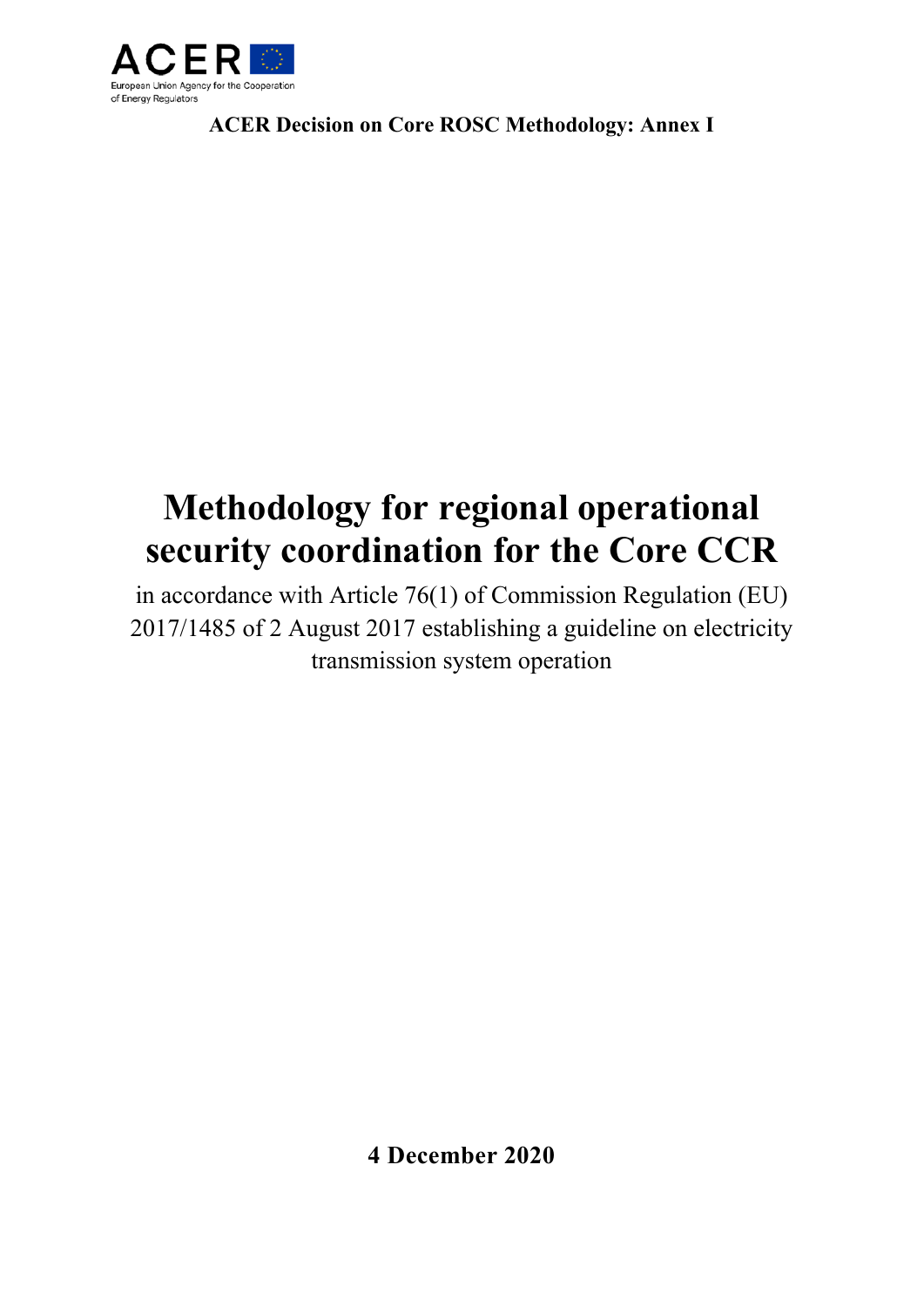# **Contents**

| Article 7 The establishment and maintenance of the lists of XNEs and scanned elements 12      |  |
|-----------------------------------------------------------------------------------------------|--|
|                                                                                               |  |
|                                                                                               |  |
|                                                                                               |  |
|                                                                                               |  |
|                                                                                               |  |
|                                                                                               |  |
|                                                                                               |  |
|                                                                                               |  |
|                                                                                               |  |
|                                                                                               |  |
|                                                                                               |  |
|                                                                                               |  |
|                                                                                               |  |
|                                                                                               |  |
|                                                                                               |  |
|                                                                                               |  |
|                                                                                               |  |
|                                                                                               |  |
| Article 23 Avoiding additional operational security violations on XNEs and scanned elements22 |  |
|                                                                                               |  |
|                                                                                               |  |
|                                                                                               |  |
|                                                                                               |  |
|                                                                                               |  |
|                                                                                               |  |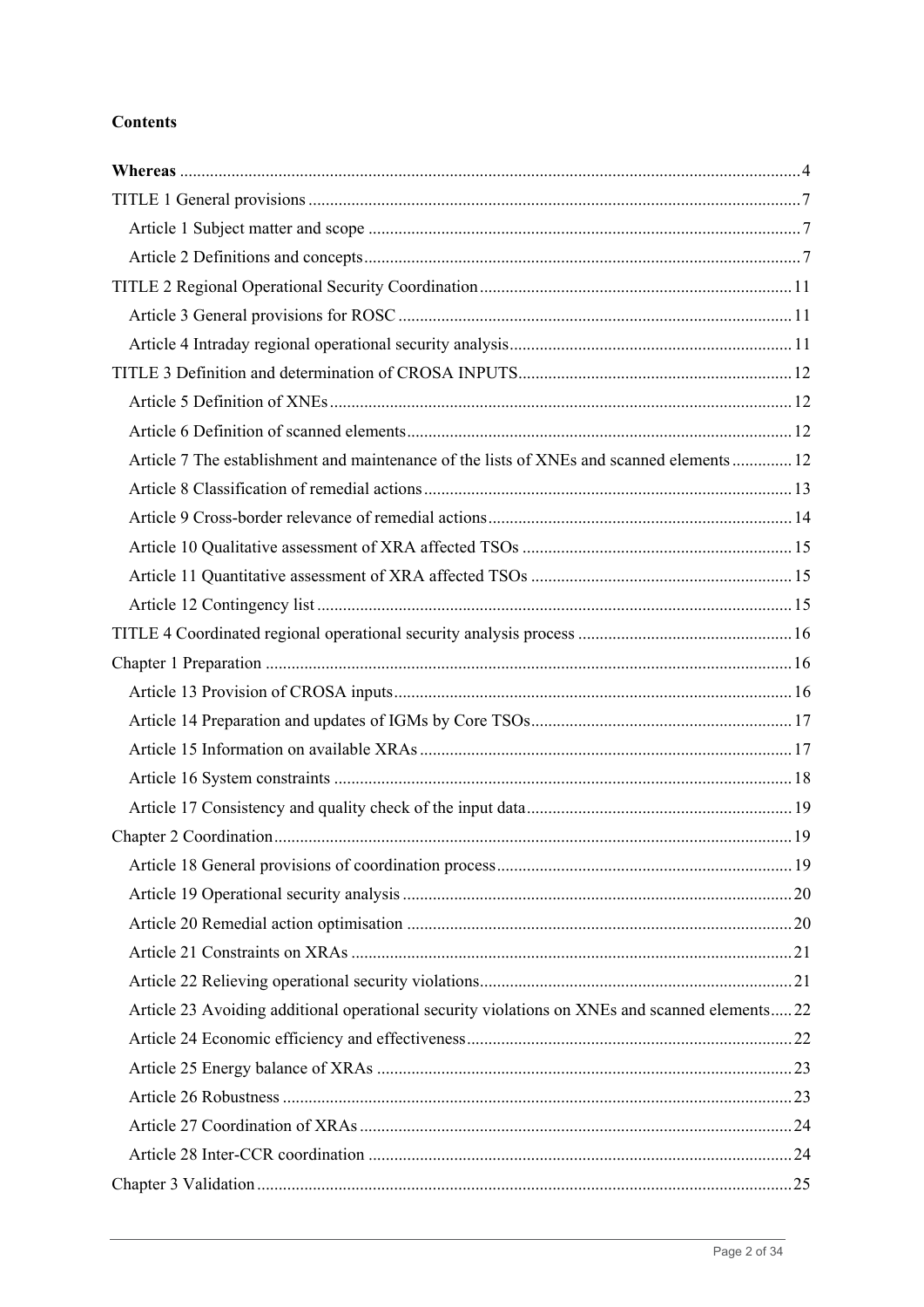| Article 40 Efficiency and effectiveness of the allocation of tasks between RSCs32 |  |
|-----------------------------------------------------------------------------------|--|
|                                                                                   |  |
|                                                                                   |  |
|                                                                                   |  |
|                                                                                   |  |
|                                                                                   |  |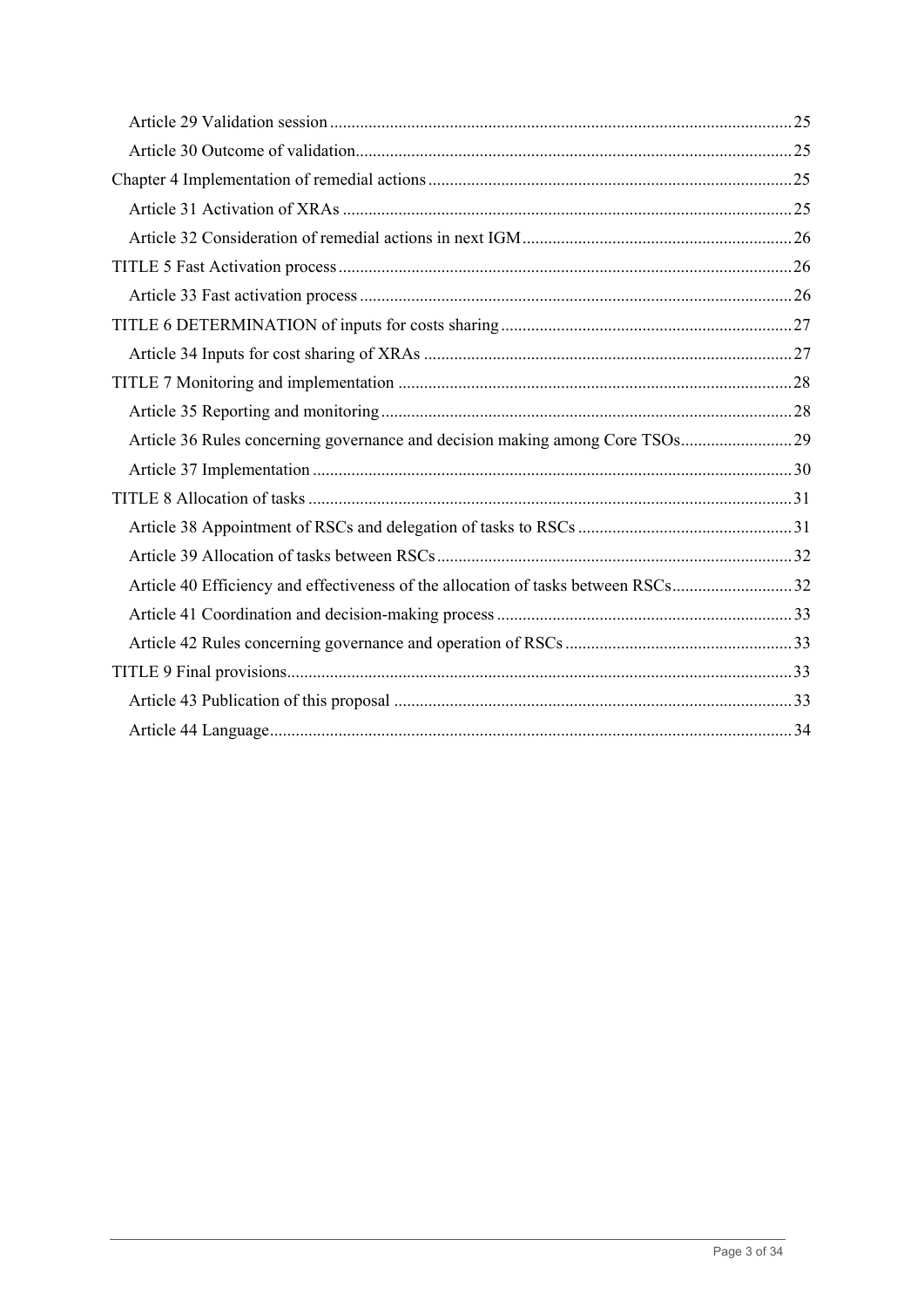#### **Whereas**

- (1) This document describes the methodology for regional operational security coordination for the capacity calculation region Core pursuant to Article 76(1) of the Regulation (EU) 2017/1485 establishing a guideline on electricity transmission system operation (hereafter referred to as the 'SO Regulation'). This document is hereafter referred to as the 'ROSC Methodology'.
- (2) This ROSC Methodology takes into account the general principles and goals set in the SO Regulation as well as Commission Regulation (EC) 2015/1222 establishing a guideline on capacity allocation and congestion management (hereafter referred to as the 'CACM Regulation').
- (3) This ROSC Methodology takes into account the possible dependencies with Commission Regulation (EU) 2017/2195 establishing a guideline on electricity balancing, Commission Regulation (EU) 543/2013 on submission and publication of data in electricity markets and amending Annex I to Regulation (EC) 714/2009 (hereafter referred to as the 'Transparency Regulation') as well as Commission Regulation (EU) 1227/2011 on wholesale energy market integrity and transparency (hereafter referred to as the 'REMIT Regulation').
- (4) Article 76 of the SO Regulation constitutes the legal basis and defines the requirements for the ROSC Methodology.
- (5) This ROSC Methodology defines an adequate frequency of intraday coordination of operational security analysis and updates to the CGM to ensure network security and stability in accordance with Article 76(1)(a) of the SO Regulation.
- (6) This ROSC Methodology contributes to the objectives stated in Article 76(1)(b) of the SO Regulation introducing a coordination process with explicit rules for the preparation of crossborder relevant remedial actions in a coordinated way and assigns clear responsibilities for the Core TSOs and Core RSC(s).
- (7) For the exchange of relevant information and preparation of cross-border relevant remedial actions in accordance with Article 76(1)(b)(i) and Article 76(1)(b)(iv) of the SO Regulation, this ROSC Methodology determines all input data relevant for regional operational security coordination.
- (8) For the activation of cross-border relevant remedial actions in accordance with Article 76(1)(b)(iv) of the SO Regulation, this ROSC Methodology defines two types of coordination processes which aim to resolve operational security violations with cross-border relevant remedial actions. The standard coordination process is called coordinated regional operational security analysis ('CROSA') in accordance with Article 78 of the SO Regulation that is performed at a regional level by all Core TSOs and RSC(s) together. In cases where the CROSA cannot be applied, TSO(s) can apply a fact activation process, which is a limited coordination performed by a TSO(s) facing operational security violation in coordination with RSC(s) and other TSOs, which may be affected by application of remedial actions.
- (9) This ROSC Methodology defines all relevant types of constraints which are necessary to ensure the operational security in accordance with Article  $76(1)(b)(ii)$  of the SO Regulation.
- (10) To identify the most effective and economically efficient remedial actions in accordance with Article 76(1)(b)(iii) of the SO Regulation, this ROSC Methodology introduces the remedial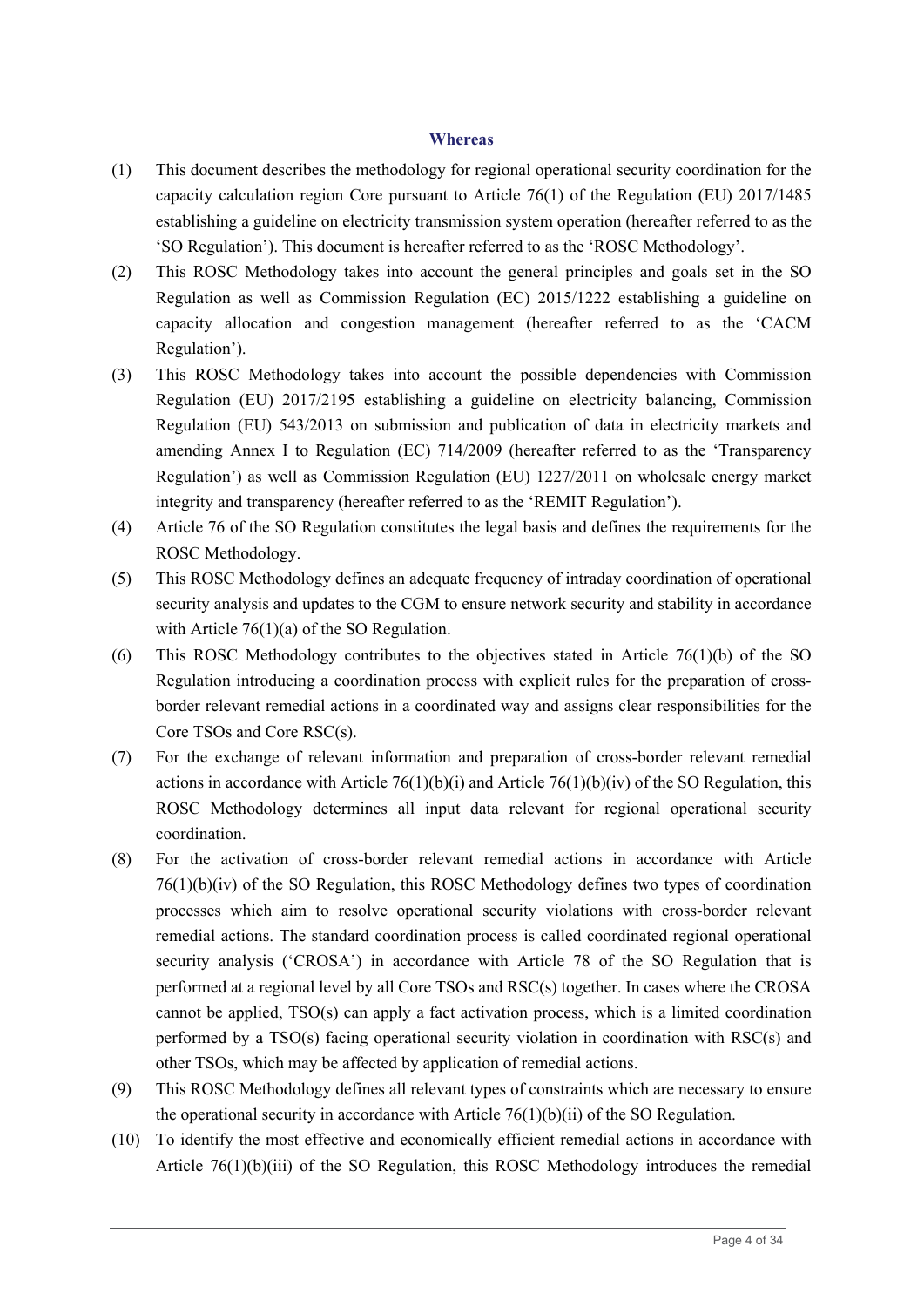action optimisation ('RAO'). The aim of this optimisation is to minimise the incurred cost as well as to ensure the remedial actions are applied effectivity to address operational security violations.

- (11) In accordance with Article  $76(1)(b)(v)$  of the SO Regulation, this ROSC Methodology complements the cost sharing methodology for the Core CCR established pursuant to Article 74 of the CACM Regulation. While the cost sharing methodology determines the concrete cost sharing solution, this ROSC Methodology determines all the relevant input data and parameters that are required for the application of the cost sharing methodology.
- (12) As the Core CCR is characterised by a highly meshed network, all network elements of voltage equal or higher than 220 kV and all available remedial actions are generally considered as crossborder relevant. This is because in Core CCR it is generally not possible to identify a network element that would be impacted only by remedial actions that do not have any impact on other cross-border relevant network elements. Still, exceptions to the rule are possible if all Core TSOs agree that individual network elements can be considered as not cross-border relevant.
- (13) As all potential remedial actions are considered as cross-border relevant in Core CCR, when it comes to coordinated regional operational security analysis, there is no need for qualitative or quantitative assessment of their cross-border relevance in accordance with CSAM. Nevertheless, after optimal cross-border remedial actions are determined by RAO, these can be further modified by subsequent coordination and fast activation process and these modifications need to be coordinated only among the TSOs which are directly affected by the concerned remedial action. For this purpose, this ROSC Methodology also defines a methodology for a qualitative and quantitative assessment of TSOs that are significantly affected by cross-border relevant remedial actions.
- (14) To achieve the objectives stated in Article 76(1) of the SO Regulation, the ROSC Methodology considers and, where necessary, complements:
	- (a) the methodology for coordinating operational security analysis in accordance with Article 75 of the SO Regulation (hereafter referred to as 'CSAM');
	- (b) the common Core methodology for coordinated redispatching and countertrading in accordance with Article 35 of the CACM Regulation;
	- (c) the common Core methodology for coordinated redispatching and countertrading cost sharing (hereafter referred to as 'cost sharing methodology') in accordance with Article 74 of the CACM Regulation.
- (15) In this ROSC Methodology, the CROSA, consists of a preparation step, a coordination step (containing one or more coordination runs) and a validation step. The CROSA describes the coordination between TSOs and RSC(s) of the Core CCR as well as coordination of Core TSOs and RSC(s) with the TSOs and RSC(s) of other CCRs.
- (16) In accordance with Recital (15) of the SO Regulation, synchronous areas do not stop at the European Union's (EU) borders and can include the territory of third countries. The TSOs should aim for secure system operation inside all synchronous areas which include EU countries. This ROSC Methodology is open to participation of third country TSOs subject to a common agreement and equal rights and responsibilities.
- (17) To ensure the tools implemented to build CGMs and operated by RSC(s) will be compliant with the respective requirements set up in the relevant legislation in force, including the SO Regulation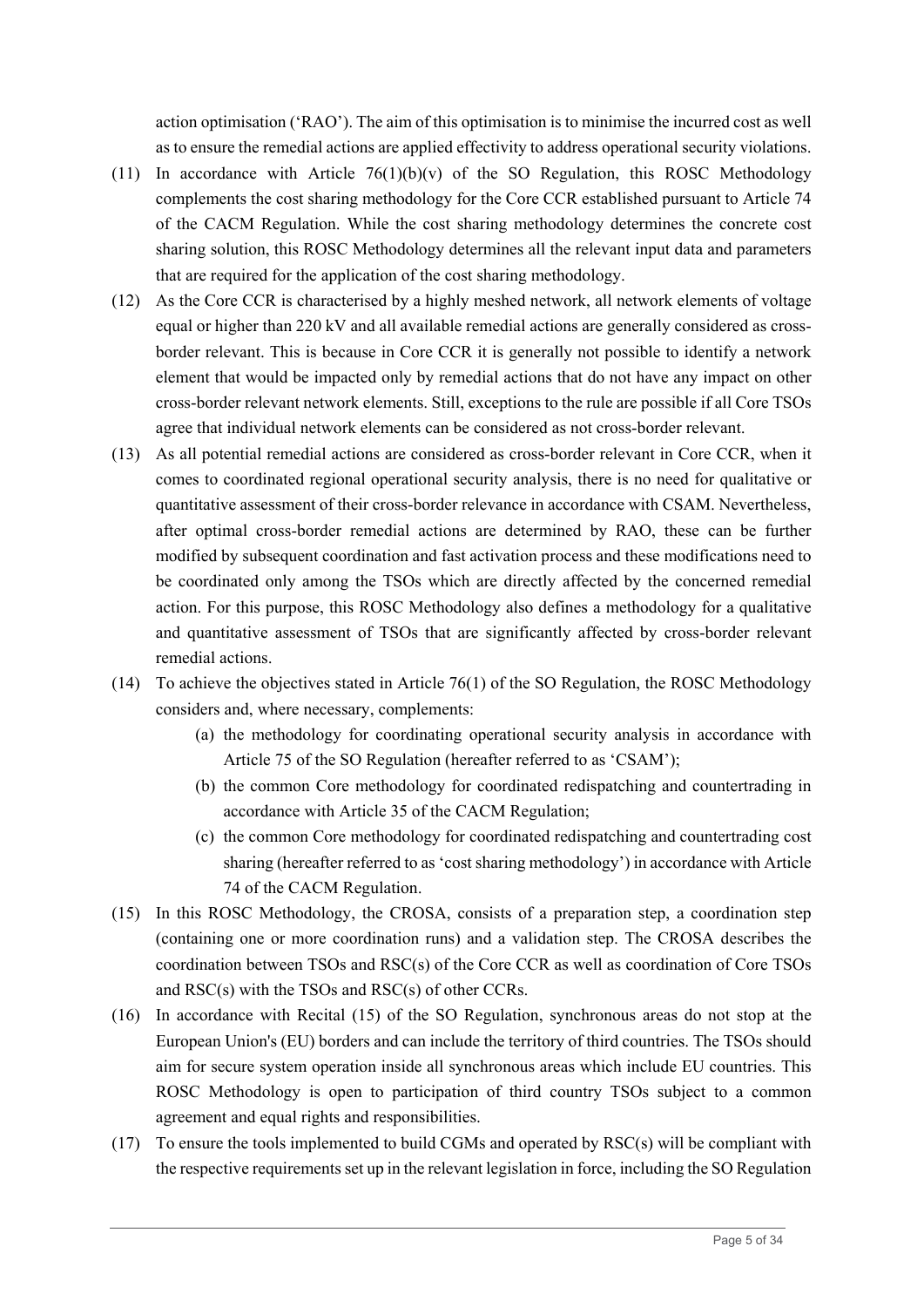(notably Article 79(5) of the SO Regulation), the CGMM and the CSAM, while ensuring reliability of the CGM delivery process and the aligned use of the resulting unique CGM, a consistent and harmonised approach at pan-European level is needed. This should be facilitated by ENTSO-E where all EU TSOs are involved.

- (18) This ROSC methodology also includes the appointment of RSC(s), rules concerning the governance and operation of RSC(s), a proposal for a coherent allocation of the tasks between RSC(s) and an assessment demonstrating that the proposed setup of RSC(s) and allocation of tasks is efficient, according to Articles 77(1), 77(2) and 77(3) of the SO Regulation.
- (19) To fulfil the obligation of providing an assessment demonstrating that the proposed setup of RSC(s) and allocation of tasks is efficient, effective and consistent with the regional coordinated capacity calculation established pursuant to Articles 20 and 21 of the CACM Regulation, Core RSC(s) in coordination with Core TSOs have provided to Core regulatory authorities an assessment of the efficiency and effectiveness of allocation of tasks to RSCs that demonstrates the efficiency and effectiveness of the proposed setup.
- (20) In accordance with Article 35(2) of Regulation 2019/943 of the European Parliament and of the Council on the internal market for electricity (hereafter referred to as the "Electricity Regulation"), the regional coordination centres ('RCCs') shall replace the RSCs established pursuant to the SO Regulation and shall enter into operation by 1 July 2022. Core RCC(s) shall complement the role of TSOs by performing the tasks of regional relevance assigned to them in accordance with Article 37 of the Electricity Regulation.
- (21) This ROSC Methodology contributes to the objectives of the SO Regulation as follows:
	- (d) for the Core CCR common operational security requirements and principles are followed with the common remedial action optimisation in accordance with Article 4(1)(a) of the SO Regulation as well as introducing common interconnected system operational planning principles for remedial actions in accordance with Article  $4(1)(b)$ of the SO Regulation;
	- (a) it ensures the conditions for maintaining the operational security throughout the Union by specifying the provisions and process for the coordination of operational security within Core CCR as well as with neighbouring CCRs systems in accordance with Article 4(1)(d) of the SO Regulation;
	- (b) promoting the coordination of system operation and operational planning by using for the Core CCR a common remedial action optimisation where RSCs together with TSOs will ensure efficient coordination in accordance with Article 4(1)(f) of the SO Regulation;
	- (c) ensuring transparency and reliability of information on transmission system operation, and the efficient operation of the electricity transmission system in the Union by introducing common monitoring obligations and communication formats in accordance with Article  $4(1)(g)$  of the SO Regulation;
	- (d) contributing to the efficient operation and development of the electricity transmission system and electricity sector in the Union making sure that the most efficient resources are used in the optimisation for relieving congestions in accordance with Article 4(1)(h) of the SO Regulation;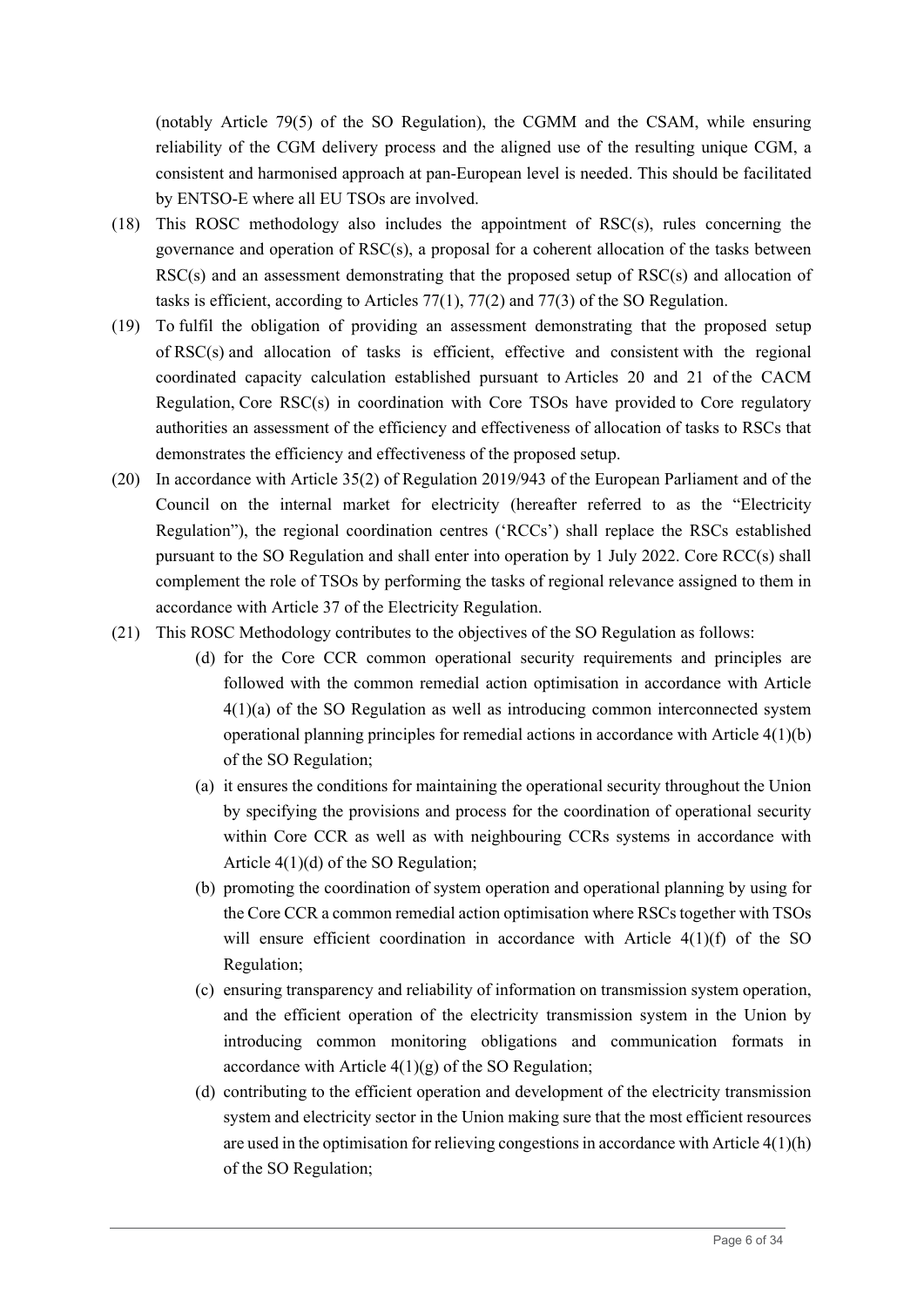(22) In conclusion, this ROSC Methodology contributes to the objectives of the SO Regulation and of the Electricity Regulation and to the benefit of all market participants and electricity end-users.

# **TITLE 1**

# **GENERAL PROVISIONS**

# **Article 1 Subject matter and scope**

- 1. This ROSC Methodology is developed in accordance with Article 76 of the SO Regulation and for organisation of regional operational security coordination in accordance with Article 77 of the SO Regulation.
- 2. This ROSC Methodology shall cover the year-ahead, day-ahead and intraday regional operational security coordination within Core CCR.
- 3. This ROSC Methodology shall apply to all TSOs and RSCs within the Core CCR. This ROSC Methodology shall apply to Core RCCs upon their establishment pursuant to Article 35 of the Electricity Regulation.
- 4. This ROSC Methodology shall also apply to third country TSO(s), if such TSO(s) have signed an agreement with all Core TSOs that they shall comply with this ROSC Methodology, as well as the Core methodologies pursuant to Article 35 and Article 74 of the CACM Regulation and accept all the rights and obligations stemming from them. In such case the reference to Core TSO(s) and Core CCR in this methodology shall also include such third country TSO(s).

#### **Article 2 Definitions and concepts**

1. For the purposes of this ROSC Methodology, the terms used shall have the meaning of the definitions included in Article 3 of the SO Regulation, Article 2 of the CACM Regulation, Article 2 of the Electricity Regulation and Article 2 of the Transparency Regulation.

In addition, the following acronyms and definitions shall apply:

- (a) 'cross-border relevant remedial action' or 'XRA' means a remedial action identified as cross-border relevant and needs to be applied in a coordinated way;
- (b) 'available XRA' means an XRA that is available for the CROSA to relieve operational security violations;
- (c) 'recommended XRA' is an XRA determined as optimal by RAO and/or recommended by RSC(s) to TSOs;
- (d) 'agreed XRA' means an XRA which has agreed during the coordination among Core TSOs and RSC(s);
- (e) 'ordered XRA' is an agreed XRA that bindingly ordered after the end of CROSA;
- (f) 'agreed but not ordered XRA' or 'ANORA' is an agreed XRA that has not been ordered after the end of CROSA;
- (g) 'activated XRA' means ordered XRA that has been implemented by the XRA connecting TSO(s), or the request for their activation has been sent to the third party XRA provider;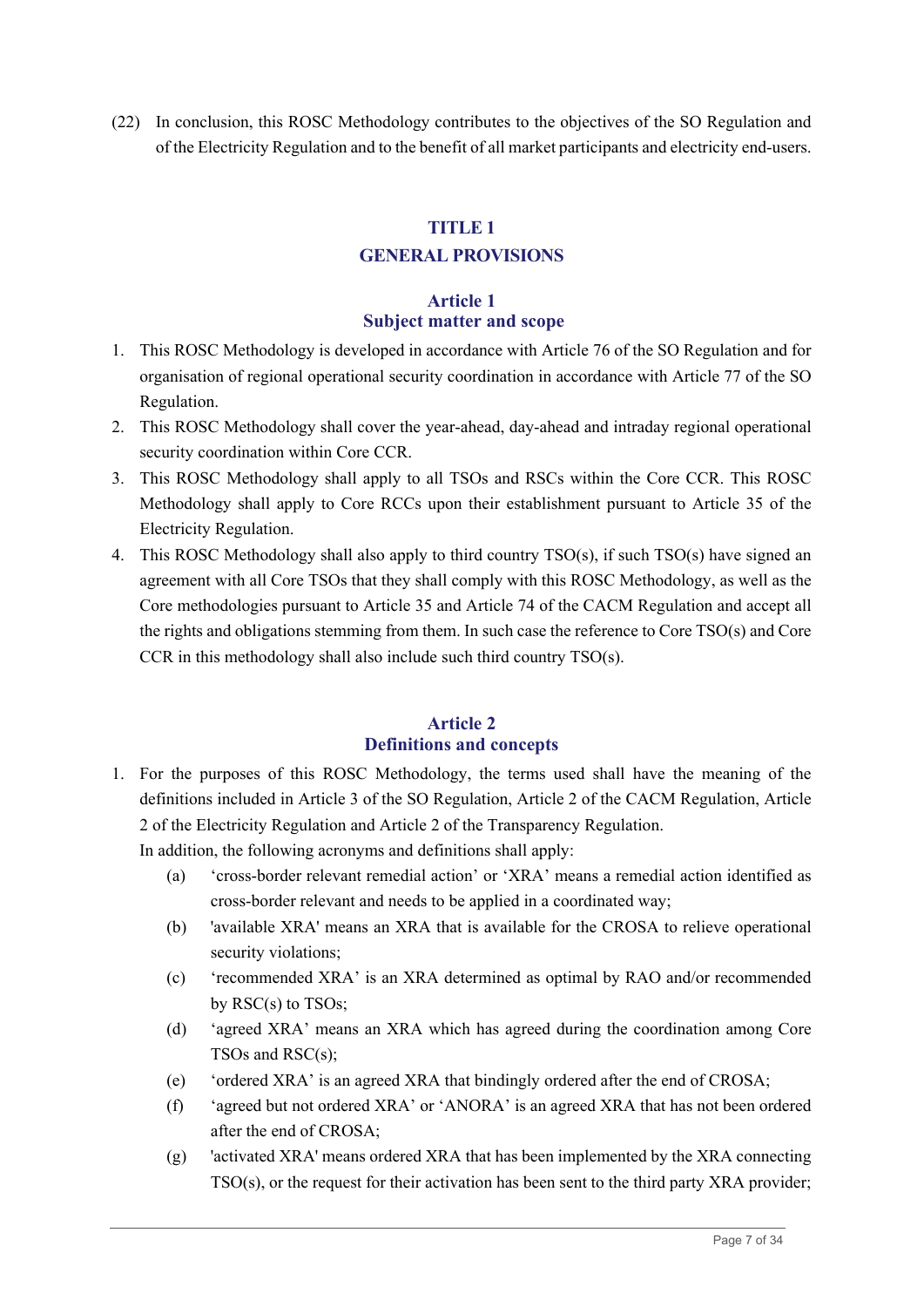- (h) 'CGM' means the common grid model as defined in Article 2(2) of the CACM Regulation;
- (i) 'CGMM' means the common grid model methodology pursuant to Articles 67 and 70 of the SO Regulation;
- (j) 'conditionally available XRA' means an XRA whose availability depends on conditions determined by the XRA Connecting TSO(s);
- (k) 'CSAM' means the methodology for coordinating operational security analysis pursuant to Article 75 of the SO Regulation;
- (l) 'CROSA' or 'coordinated regional operational security assessment' means a process of an operational security analysis performed by RSC(s) in accordance with Article 78 of the SO Regulation;
- (m) 'coordinated operational security analysis' means an operational security analysis performed by a TSO in accordance with Article 72(3) and 72(4) of the SO Regulation;
- (n) 'ID RSA' means the intraday regional operational security analysis as referred to in Article 72(1)(d) of the SO Regulation
- (o) 'IGM' means the individual grid model as defined in Article 2(1) of the CACM Regulation;
- (p) 'RAO', means remedial action optimisation that determines optimal set of XRAs within each CROSA;
- (q) 'RD and CT' means 'redispatching and countertrading' as defined pursuant to Article 2(26) and Article 2(13) of the Transparency Regulation;
- (r) 'ROSC' means 'regional operational security coordination';
- (s) 'scanned element' means a network element which is monitored during CROSA such that CROSA does not worsen, or create new operational security violations.
- (t) '(X)RA connecting TSO' means a TSO responsible for the control area where the (X)RA is located or connected. In case of an interconnector, the TSO executing the topological change shall be considered as (X)RA connecting TSO;
- (u) 'XRA affected TSO' means the TSO which is significantly impacted by the activation of an XRA;
- (v) 'XNE' or 'cross-border relevant network element' means a network element identified as cross-border relevant and on which operational security violations need to be managed in a coordinated way;
- (w) 'XNEC' or 'cross-border relevant network element with contingency' means an XNE associated with a contingency. For the purpose of this methodology, the term XNEC also covers the case where an XNE is used in operational security analysis without a specified contingency;
- (x) 'XNE connecting TSO' means the TSO responsible for the control area where the XNE is located or connected. In case of an interconnector, the TSOs on both sides of the interconnector shall be considered as XNE connecting TSOs;
- $(y)$  'third party  $(X)RA$  provider' means a party other than the  $(X)RA$  connecting TSO who owns and/or operates the assets involved in the activation of in the concerned  $(X)RA$ ;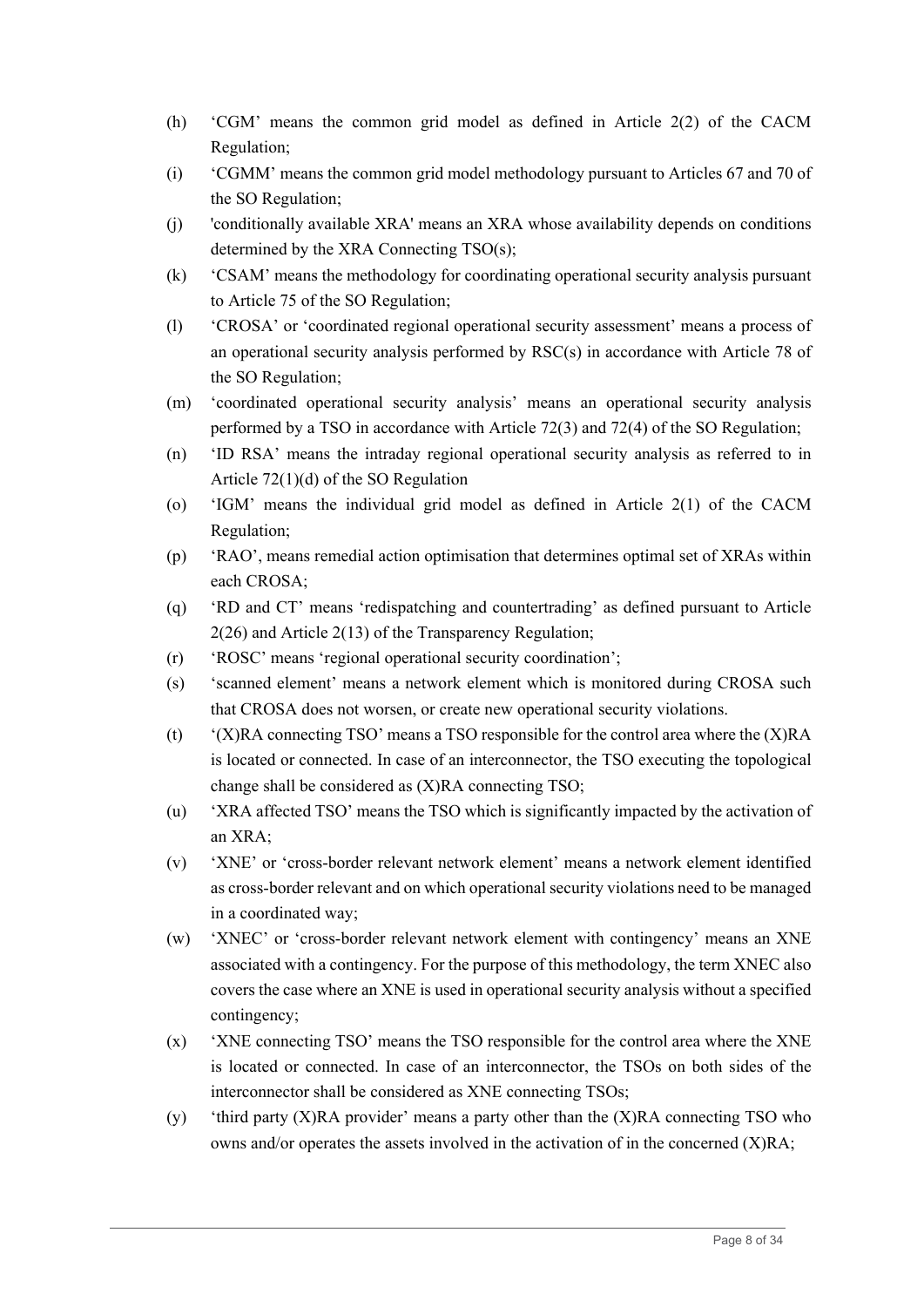- (z) 'network element' means any component of a transmission system, including interconnectors, or of a distribution system, including a closed distribution system, such as a single line, a single circuit, a single HVDC system, a single transformer, a single phase-shifting transformer, or a voltage compensation installation;
- (aa) 'RAIF' or 'remedial action influence factor' means a flow deviation on a XNEC resulting from the application of a remedial action, normalised by the PATL on the associated XNE;
- (bb) 'preventive  $(X)RA$ ' means a remedial action that is the result of an operational planning process and needs to be activated prior to the investigated timeframe for compliance with the (N-1) criterion;
- (cc) 'local preliminary assessment' means an operational security analysis performed by a TSO to prepare an individual grid model;
- (dd) 'overlapping XNE' means an XNE on which the physical flows are significantly impacted by electricity exchanges in two or more CCRs or by XRAs from two or more CCRs;
- (ee) 'overlapping XRA' means an XRA that is able to address operational security violations on overlapping XNE;
- (ff) 'curative (X)RA' means a remedial action that is the result of an operational planning process and is activated straight subsequent to the occurrence of the respective contingency for compliance with the (N-1) criterion, taking into account TATL and the accepted duration of transitory admissible overload;
- (gg) 'virtual positive load margin' means a positive margin defined by a TSO for a scanned element that will be applied on top of the PATL in order to represent the influence of available remedial action which is not an XRA.
- (hh) 'permanent admissible transmission loading', or 'PATL' means the maximum loading in amperes, MW or MVA that can be sustained on a network element for an unlimited duration without risk to the equipment;
- (ii) 'temporary admissible transmission loading', or 'TATL' means the maximum loading in amperes, MW or MVA that can be sustained on a network element for a limited duration without risk to the equipment;
- (jj) 'thermal limit' refers to both PATL and TATL;
- (kk) 'transitory admissible overload' means the temporary overload of a network element which is allowed for a limited period and which do not cause physical damage to the network element as long as the defined duration and thresholds are respected;
- 2. This ROSC Methodology defines the following types of XRAs determined in the following sequence:
	- (a) Recommended XRAs are the XRAs determined as optimal by RAO and recommended by RSC(s) to TSOs;
	- (b) Agreed XRAs are the recommended XRAs which are either agreed or modified during the coordination among TSOs and RSC(s);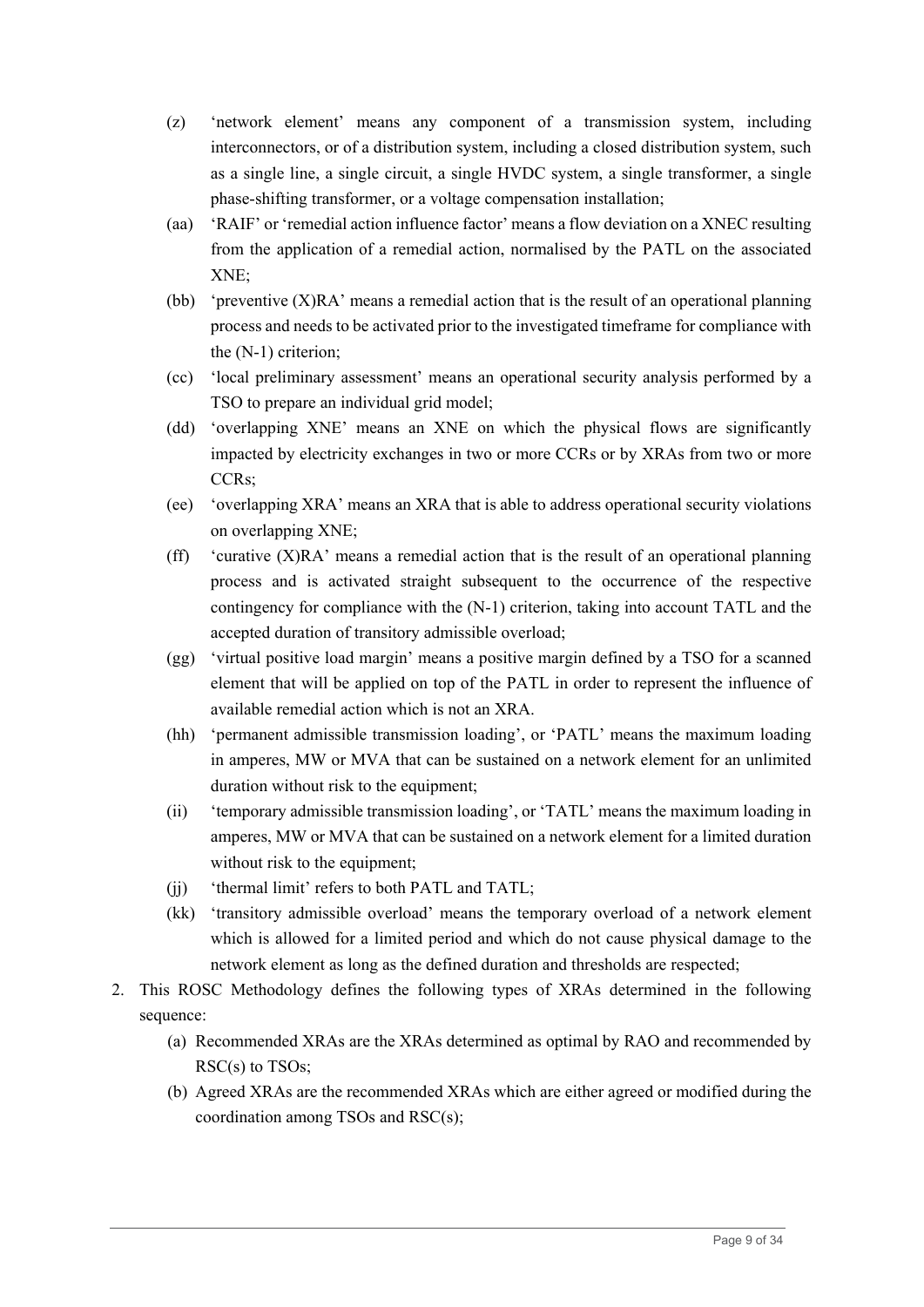- (c) Ordered XRAs are agreed XRAs for which TSOs and RSC(s) agree that their activation cannot be postponed until the next CROSA due to specific activation constraints (e.g. required activation time) of such XRAs;
- (d) Activated XRAs are the ordered XRAs which have been implemented by the XRA connecting TSOs, or the request for their activation has been sent to the resource provider.
- 3. This ROSC Methodology determines the following types of constraints:
	- (a) Operational security limits: the acceptable operating boundaries for secure grid operation. This ROSC Methodology shall cover the following operational security limits:
		- (i) thermal limits of network elements (PATL and TATL);
		- (ii) voltage limits;
		- (iii) stability limits of the transmission system identified in accordance with Article 38(2) and Article 38(6) of the SO Regulation; and
		- (iv) short-circuit current limits of the transmission system.
	- (b) Constraints on XRAs: constraints related to all aspects required to be taken into account when using XRAs and classified as following:
		- (i) technical constraints are the rules representing technical limitations for activation of XRAs;
		- (ii) operational constraints are the operational conditions and usage rules taking into account the timings to operate the network and avoid a premature ageing of the assets included in the XRAs;
		- (iii) procedural constraints are all the timing constraints due to local or regional processes; and
		- (iv) priority constraints are representing national legal requirements regarding the priority of activation of XRAs.
	- (c) Additional optimisation constraints called system constraints are additional optimisation constraints, expressed as current limits on a single or a set of XNEs and scanned elements and necessary to respect operational security limits other than PATL and TATL.
- 4. In this ROSC Methodology, unless the context requires otherwise:
	- (a) The acronym '(X)RA' is used where the reference can mean both the remedial action or cross-border relevant remedial action;
	- (b) The singular indicates the plural and vice versa;
	- (c) Headings are inserted for convenience only and do not affect the interpretation of this ROSC Methodology;
	- (d) Any reference to legislation, regulations, directives, orders, instruments, codes or any other enactment shall include any modification, extension or re-enactment of it when in force;
	- (e) Any reference to an Article without an indication of the document shall mean a reference to this ROSC Methodology.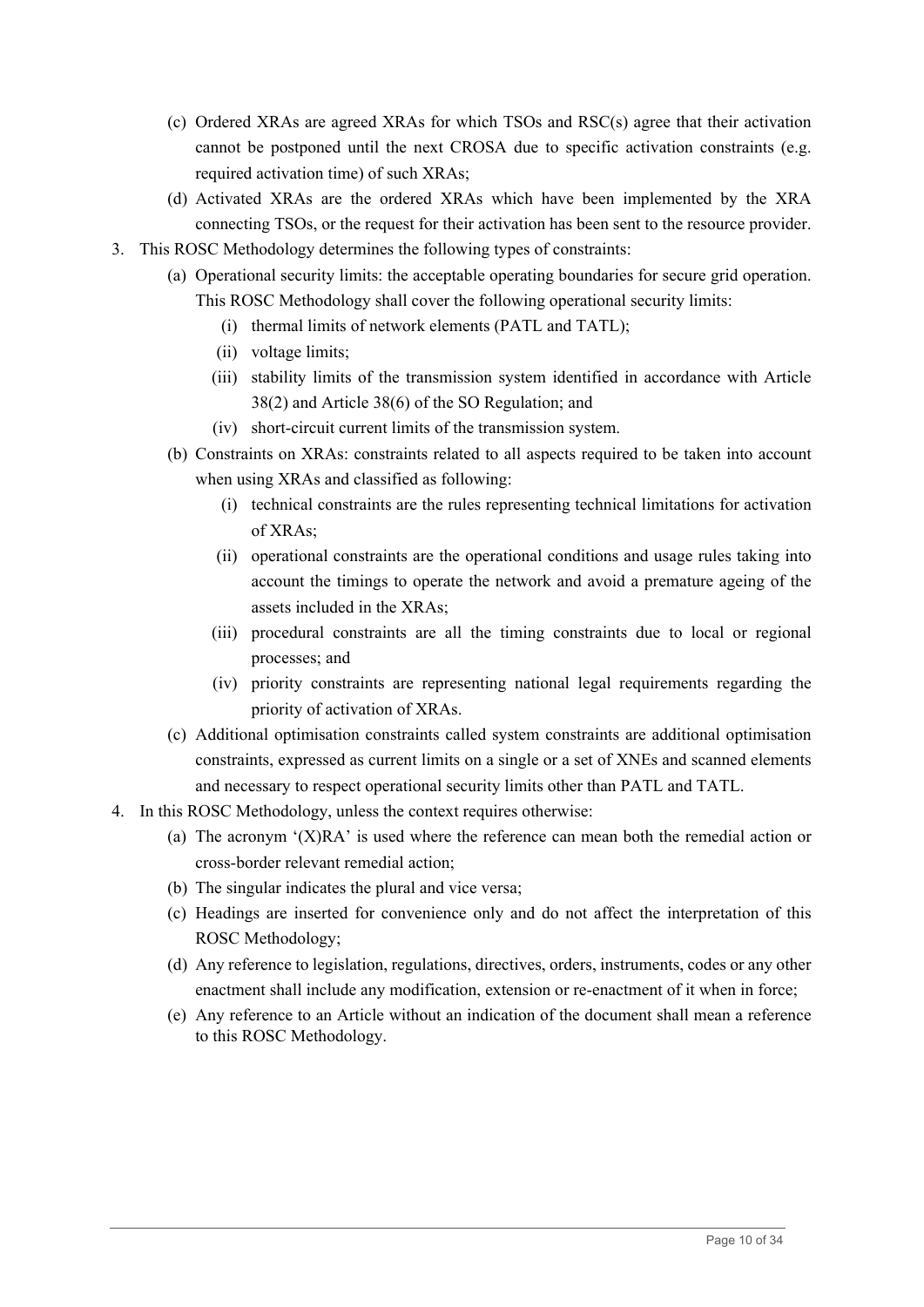# **TITLE 2**

# **REGIONAL OPERATIONAL SECURITY COORDINATION**

# **Article 3 General provisions for ROSC**

- 1. Core TSOs in coordination with Core RSC(s) shall perform the ROSC for long term studies for year-ahead regional operational security coordination in accordance with CSAM. When Core TSOs propose a first amendment to this ROSC Methodology, they shall include in this proposal also the detailed process for regional operational security coordination for year-ahead timeframe as well as possible other long-term timeframes.
- 2. Core TSOs in coordination with Core RSC(s) shall execute the ROSC for each timestamp of the target operation day. The ROSC consists of the following activities:
	- (a) Intraday regional operational security analysis (ID RSA) as described in Article 4;
	- (b) One day-ahead and several intraday CROSAs. Day-ahead CROSAs shall be performed in accordance with the timings defined in CSAM. Intraday CROSAs shall be performed at least three times in the intraday timeframe in accordance with timings defined in CSAM. Each CROSA shall consist of:
		- (i) Preparation as described in Chapter 1 of Title 4;
		- (ii) Coordination as described in Chapter 2 of Title 4;
		- (iii) Validation as described in Chapter 3 of Title 4.
		- (iv) Implementation and activation as described in Chapter 4 of Title 4.

A CROSA may consist of two coordination runs.

(c) Fast activation process as described in Title 5. Core TSOs shall have the right to modify an ordered XRA or may activate a new (X)RA following the fast activation process.

#### **Article 4**

# **Intraday regional operational security analysis**

- 1. The goal of the ID RSA is to provide Core TSOs the latest information for each timestamp of the operation day about the loading of the transmission system and previously undetected operational security violations, which may serve as a trigger for a fast activation process.
- 2. ID RSA shall be performed at each hour of the day for each timestamp until the end of the operation day.
- 3. ID RSA shall be performed on the updated IGMs containing the latest available forecast of generation and load, planned outages, forced outages and agreed XRAs.
- 4. For the purpose of ID RSA, each Core TSO shall provide IGMs to Core TSOs and RSC(s) for all remaining timestamps of the operation day, respecting CGMM provisions and including all agreed XRAs resulting from the latest CROSA or fast activation process.
- 5. Core RSC(s) shall merge updated IGMs into an updated CGM, perform a load flow and contingency analysis and deliver the results to all Core TSOs.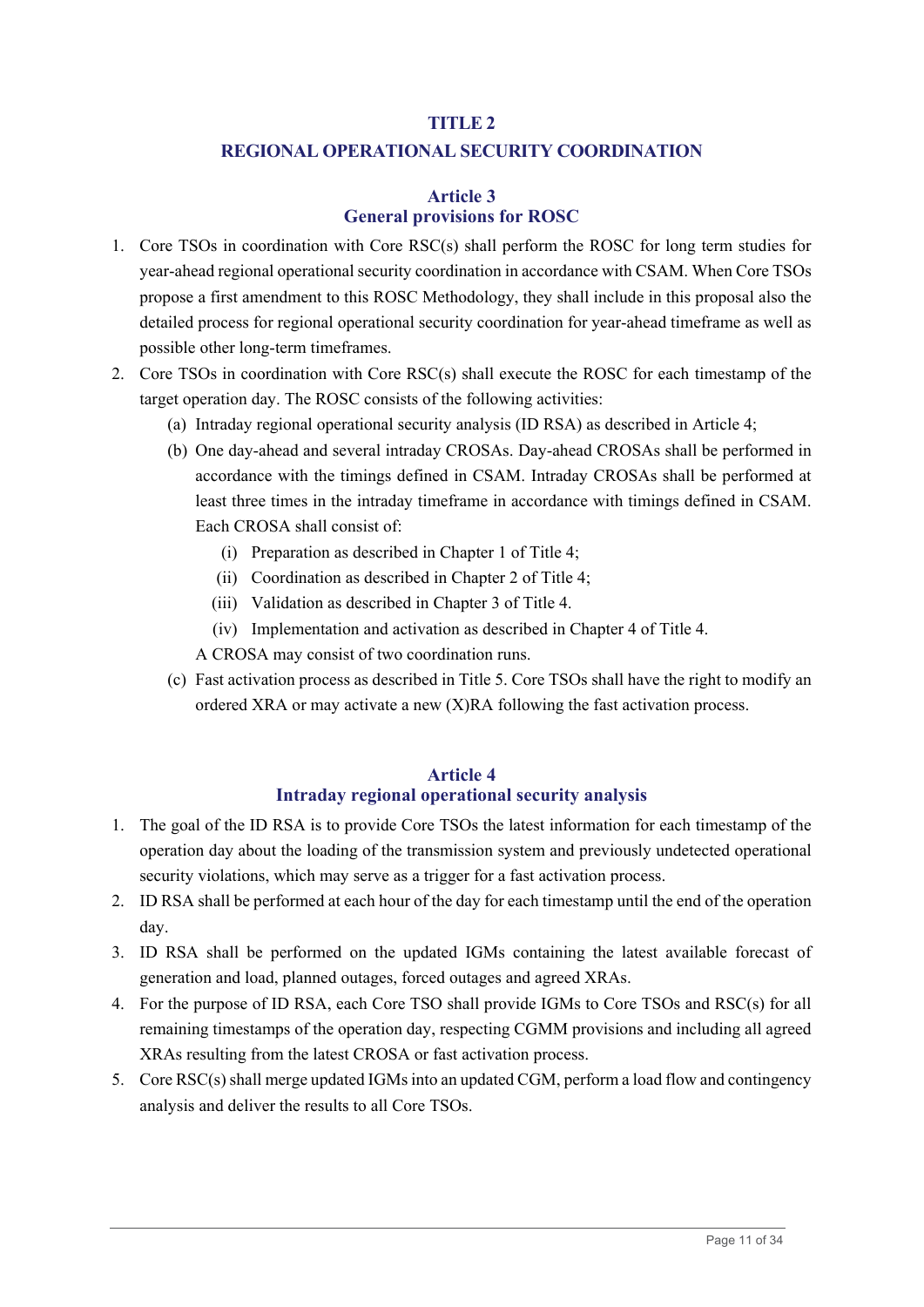#### **TITLE 3**

# **DEFINITION AND DETERMINATION OF CROSA INPUTS**

#### **Article 5 Definition of XNEs**

#### 1. XNEs shall be:

- (a) all critical network elements ('CNEs') included in the final list of CNEs in the dayahead and intraday capacity calculation methodology of the Core CCR in accordance with the CACM Regulation; and
- (b) all other network elements within the control area of Core TSOs with a voltage level higher than or equal to 220 kV, except for those network elements that are not CNEs and for which Core TSOs agree that they are not cross-border relevant for the Core CCR and may therefore be excluded, following the process referred to in Article  $7(3)(b)(iii)$ .
- 2. The list of XNEs shall contain all XNEs defined in paragraph 1.

#### **Article 6 Definition of scanned elements**

- 1. The scanned elements shall be network elements, which are not XNEs and on which CROSA shall not worsen eventually existing operational security violations, or create new operational security violations.
- 2. For CROSA purposes only, each Core TSO shall set on each scanned element an individual virtual positive load margin, on top of the PATL defined in its IGM.
- 3. The list of scanned elements shall contain all scanned elements defined pursuant to paragraph 1.

#### **Article 7**

# **The establishment and maintenance of the lists of XNEs and scanned elements**

- 1. By twelve months before the implementation of the first implementation step of this methodology, all Core TSOs, with the support of Core RSC(s) shall determine the list of XNEs and the list of scanned elements in accordance with Article 5 and Article 6.
- 2. By twelve months before the implementation of this methodology, all Core TSOs, with the support of Core RSC(s), shall agree on a process for amendments and regular review of the list of XNEs and the list of scanned elements.
- 3. When establishing and maintaining the list of XNEs and the list of scanned elements, each Core TSO shall have the right, for the network elements which are at least partly located in its control area:
	- (c) to include in the list of XNEs any network element with a voltage level higher than or equal to 220 kV without further agreement with other Core TSOs, if the network element is modelled in the TSO's year-ahead IGM or in the IGM otherwise specified in the process pursuant to paragraph 2;
	- (d) to exclude any network element from the list of XNEs (except for CNEs) as follows: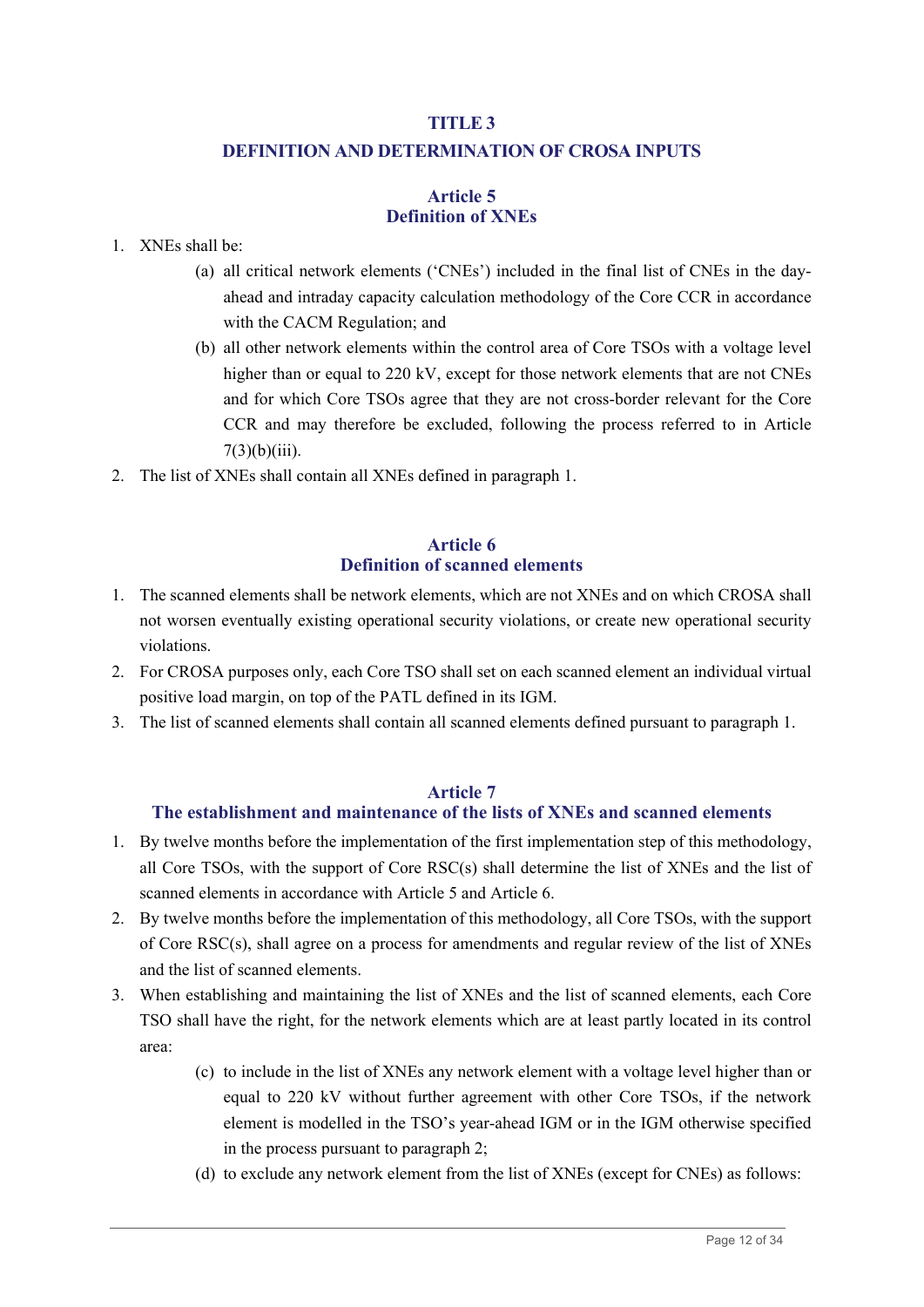- (i) the following network elements may be subject to exclusion without further agreement with other Core TSOs: (i) radial lines, including those connecting power plants, (ii) distribution network elements and (iii) transformers with the secondary voltage lower than 220 kV;
- (ii) Core TSOs, which are part of more than one CCR, shall have the right to exclude from the list of XNEs any network element that is subject to regional operational security coordination within other CCR(s). In such case, the corresponding Core TSO shall inform the TSOs and RSC(s) of the other CCR(s), about the network elements it excluded;
- (iii) Core TSOs shall have the right to exclude any elements from the list of XNEs (except for CNEs) if there is a common agreement amongst Core TSOs that such elements can be excluded;
- (e) to include in the list of scanned elements any network element excluded from the list of XNEs;
- (f) to include in the list of scanned elements any network element which is modelled in its IGM, with a voltage level lower than 220 kV that is not on the list of XNEs;
- (g) to exclude any network element from the list of scanned elements;
- (h) to move any network element from its control area fulfilling the criteria for XNEs defined in Article 5 from the list of scanned elements to the list of XNEs.
- 4. Each Core TSO shall have the right to include in the list of scanned elements also overlapping XNEs which are declared as XNEs in other CCRs as well as other network elements which are part of its observability area.
- 5. When applying the process referred to in paragraph 2 and if a new network element with a voltage level higher than or equal to 220 kV is commissioned, the Core TSO operating this network element shall decide on its inclusion in the list of XNEs pursuant to paragraph 2 while respecting Article 5.
- 6. When applying the process referred to in paragraph 2 and if a new network element with a voltage level lower than 220 kV is commissioned, the Core TSO operating this network element shall decide on its inclusion in the list of scanned elements pursuant to paragraph 2 while respecting Article 6.
- 7. By applying the process referred to in paragraph 2, Core TSOs shall update the list of XNEs and the list of scanned elements when necessary and inform the Core RSC(s) about the change. The list of XNEs and the list of scanned elements shall be reassessed by Core TSOs at least once a year.
- 8. Core TSOs shall share the list of XNEs and the list of scanned elements with Core RSC(s) for dayahead and intraday CROSAs.
- 9. Core RSC(s) shall start using the newly shared list of XNEs and the list of scanned elements in the next CROSA.

# **Article 8 Classification of remedial actions**

- 1. Each Core TSO shall classify the RAs in accordance with Article 22 of the SO Regulation.
- 2. RAs classified in categories (d), (h), (i) and (j) of Article 22(1) of the SO Regulation shall not be used for the ROSC process.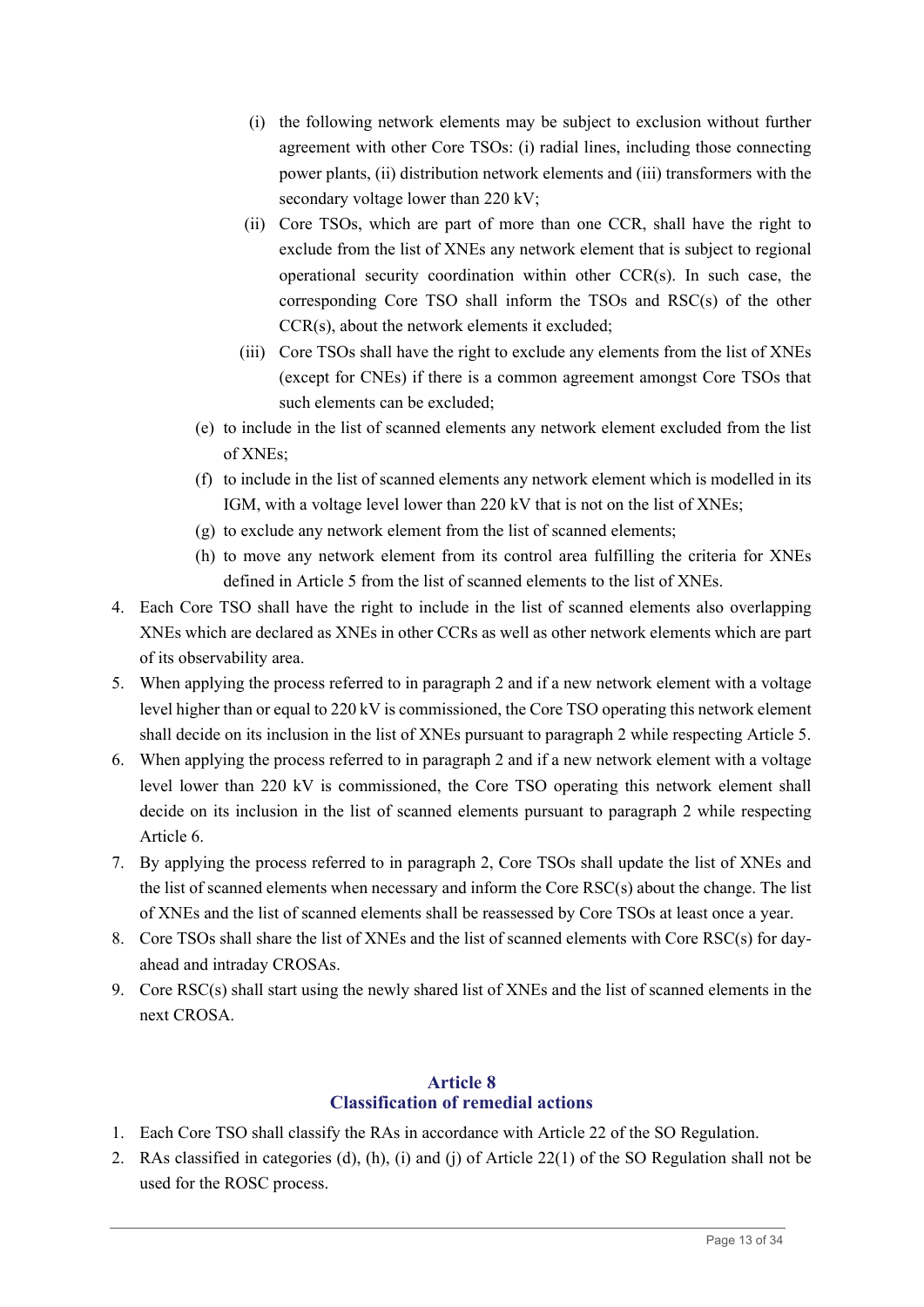#### **Article 9 Cross-border relevance of remedial actions**

- 1. Within one month after the list of XNEs has been defined in accordance with Article 7, Core TSOs shall share with the Core RSC(s) all potential RAs, designed in accordance with CSAM, which are at least sometimes able to address violations of current limits on XNEs. In doing so, each Core TSO shall also consider the potential RAs recommended by Core RSC(s) in accordance with Article 78(2)(a) of the SO Regulation. Each Core TSO shall continuously asses the possibility for new potential RAs. All Core TSOs and RSC(s) shall commonly asses the possibility for new potential RAs at least on biannual basis.
- 2. All potential RAs identified pursuant to paragraph 1 shall be considered as cross-border relevant (XRAs), unless all Core TSOs unanimously agree that a potential RA is not cross-border relevant.
- 3. Core TSOs, in coordination with Core RSC(s), shall jointly assess the XRA affected TSOs for each XRA determined pursuant to paragraph 2.
- 4. Core TSOs shall aim at agreeing on a qualitative approach in accordance with Article 10 to determine XRA affected TSOs for each XRA.
- 5. If the concerned XRA is quantifiable such as RD and CT, change of set point on HVDC systems or change of taps on phase-shifting transformers, the quantity above which this XRA is having a significant effect on the control areas of other TSOs and its control area has to be specified in accordance with CSAM.
- 6. If Core TSOs cannot agree on XRA affected TSOs based on a qualitative approach in accordance with Article 10, quantitative approach in accordance with Article 11 shall be used to determine the XRA affected TSOs.
- 7. Core TSOs shall jointly define and share with the Core RSC(s) the list of XRA affected TSOs and any update to such list.
- 8. Core TSOs with the support of Core RSC(s), shall reassess the XRA affected TSOs at least on an annual basis.
- 9. If a new potential RA is designed by a Core TSO for its control area during real time operation and if the system is in alert state in accordance with the Article 18 of the SO Regulation and determined as XRA pursuant to paragraph 2, the XRA connecting TSOs shall use quantitative assessment in order to identify the XRA affected TSOs. In doing so, the XRA connecting TSO shall check that the activation of such XRA does not lead to operational security violations on network elements of its observability area using either the latest available CGM or its model from the state estimator. If such analysis shows that the activation of a new XRA may cause operational security violations on network elements of its observability area, its activation has to be coordinated with the TSO(s) where the operational security violations occur.
- 10. During real time operation, if the system is in emergency state and only when operational conditions allow it, when preparing restoring remedial actions each TSO shall assess the XRA affected TSOs.
- 11. Between two mandatory assessments of XRA affected TSOs pursuant to paragraph 8, each Core TSO shall have the right to request an additional assessment of XRA affected TSOs providing justification for such a request to the XRA connecting TSO and respective Core RSC(s).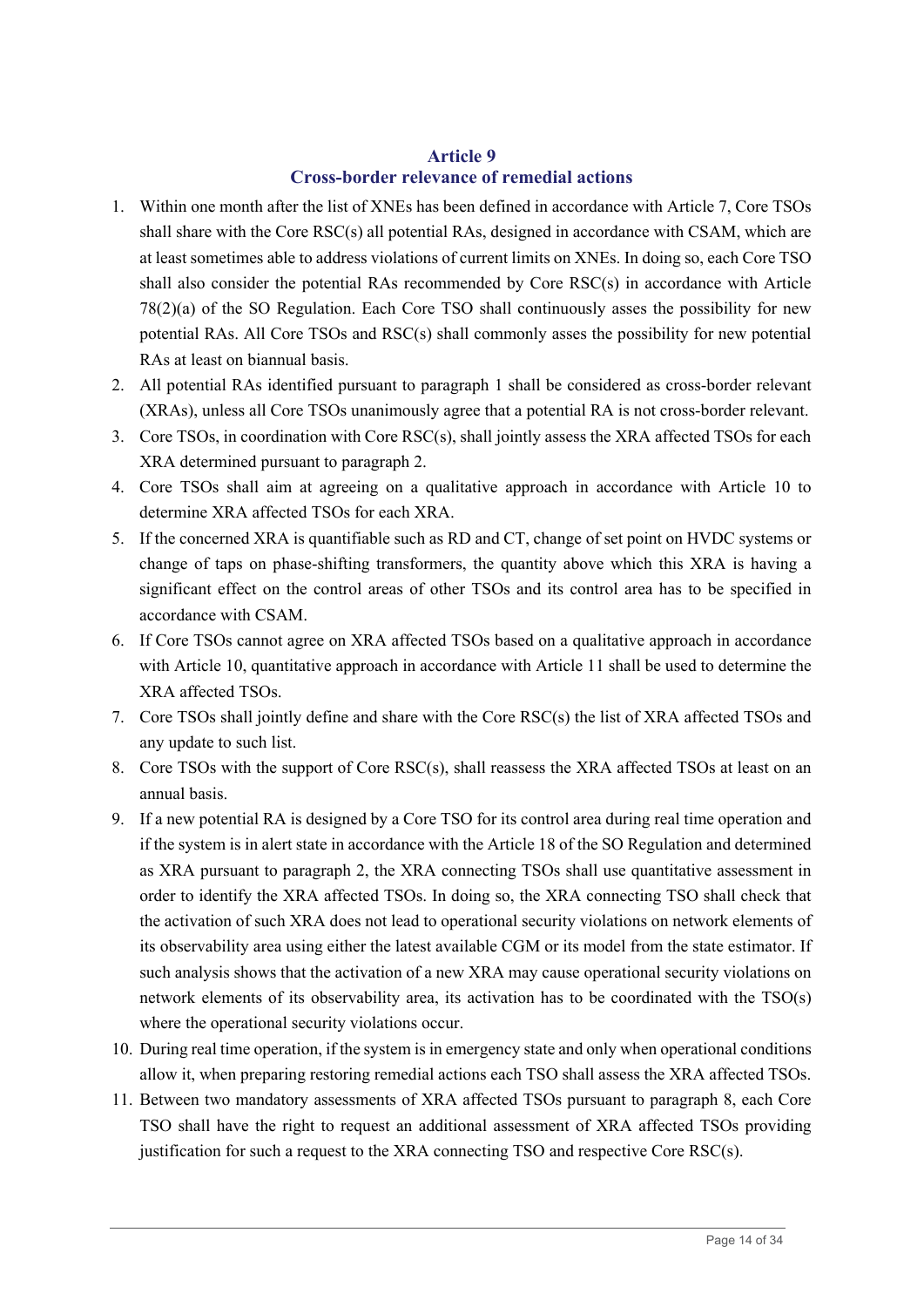12. During fast activation process, when a Core TSO proposes an XRA in emergency and alert state pursuant to CSAM and when this TSO is the XRA connecting TSO as well as the only XRA affected TSO, the activation of this XRA shall not be subject to further coordination. Core TSOs and Core RSC(s) shall be informed of the activation of such XRA.

#### **Article 10 Qualitative assessment of XRA affected TSOs**

- 1. For each XRA identified pursuant to Article 9(2):
	- (a) Each Core TSO shall individually assess the effect of each XRA on its control area;
	- (b) Each XRA connecting TSO shall assess the effect of its XRAs on control areas of other Core TSOs and also on its control area;
- 2. Core TSOs may delegate the tasks described in paragraph 1 to Core RSC(s).
- 3. When a Core TSO identifies that an XRA has a significant impact on its control area, it shall inform the XRA connecting TSO and request that it be determined as XRA affected TSO and provide justification for such request.
- 4. If Core TSOs reach a common agreement that an XRA has significant impact on specific control area, then the concerned TSO shall be defined as XRA affected TSO.
- 5. If XRA connecting TSO receives no request from any other Core TSO to be determined as XRA affected TSO, the XRA connecting TSO shall be the only XRA affected TSO.

# **Article 11 Quantitative assessment of XRA affected TSOs**

- 1. Core RSC(s) shall use the CGMs established in accordance with Article 67 of the SO Regulation when quantifying the effect of XRAs on TSOs.
- 2. Quantitative assessment of XRA affected TSOs shall be done on all XNEs defined in accordance with Articles 5 and 7.
- 3. If an XRA consists of a combination of actions, the quantitative assessment of XRA affected TSOs shall be done for the combined effect.
- 4. A TSO shall be considered as XRA affected TSO if the RAIF calculated in accordance with CSAM for this XRA is equal or higher than 5% on any XNE (in N-situation or contingency) for which this TSO is the XNE connecting TSO. This significance threshold may be reduced if agreed by Core TSOs subject to governance framework defined in Article 36.
- 5. The RAIF referred to in paragraph 4 shall be calculated on the latest available CGM.

# **Article 12 Contingency list**

1. Each Core TSO shall establish the list of contingencies (hereafter referred to as 'contingency list') to be simulated in operational security analysis. The contingency list shall be established in accordance with Article 33 of the SO Regulation.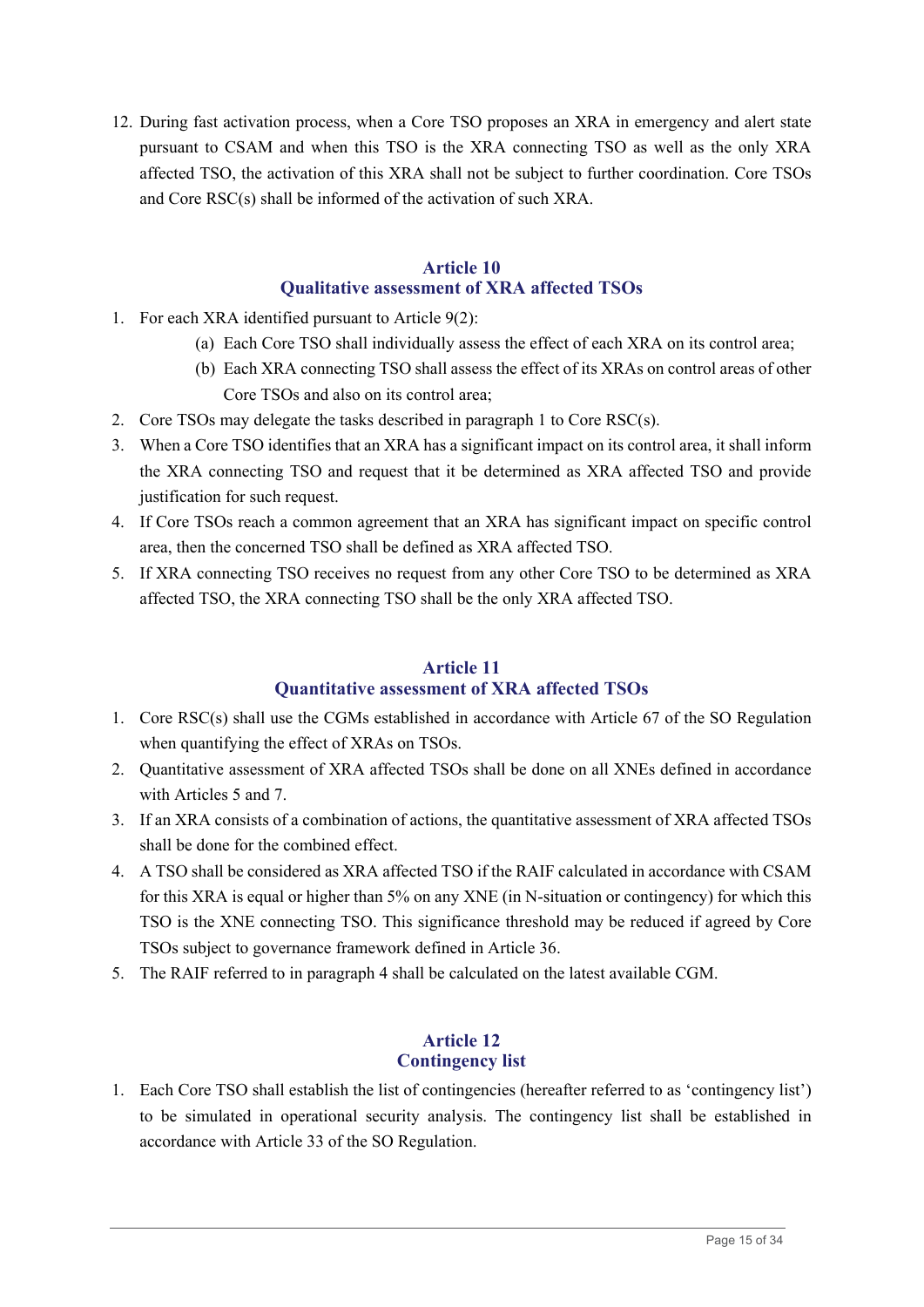- 2. Each Core TSO shall provide the respective Core RSC(s) and Core TSOs with its contingency list to be used in CROSA and shall inform the Core RSC(s) about any update of this list in accordance with CSAM.
- 3. In case a specific operational security violation on XNE or scanned element with specific contingency can be more efficiently addressed outside of the day-ahead and intraday CROSA, the Core TSOs and Core RSC(s) may exclude the relevant XNECs and scanned elements associated with a contingency from the concerned day-ahead and intraday CROSA if there is a common agreement amongst Core TSOs that such XNECs can be excluded.
- 4. Core RSC(s) shall start using the newly shared contingency lists in the next CROSA.

#### **TITLE 4**

# **COORDINATED REGIONAL OPERATIONAL SECURITY ANALYSIS PROCESS**

# **CHAPTER 1**

# **PREPARATION**

# **Article 13 Provision of CROSA inputs**

- 1. Each Core TSO shall provide the following input data to Core RSC(s):
	- (a) IGM according to Article 14, including the operational security limits for each XNE and scanned element according to Articles 5 and 6;
	- (b) XNEs and scanned elements according to Articles 5 and 6;
	- (c) Contingency list according to Article 12.
	- (d) Available XRAs within its control area according to Article 15;
	- (e) Constraints on XRAs in accordance with Article 2(4) and Article 15; and
	- (f) When relevant, system constraints according to Article 16;
- 2. Core RSC(s) shall provide for each intraday CROSAs the list of agreed XRAs from previous CROSAs archived by Core RSC(s) in accordance with Article 30.
- 3. When providing information on XNEs and XRAs pursuant to paragraphs 1(b) and (d) the connecting TSO shall also provide the information whether the concerned XNE or XRA is overlapping as determined pursuant to Article 28.
- 4. The input data pursuant to paragraph 1 shall cover all timestamps of the operation day in case of day-ahead CROSA and all applicable timestamps of the operation day in case of intraday CROSA.
- 5. Each Core TSO shall update the input data for the second coordination run of the day-ahead CROSA and possible second coordination runs in intraday CROSAs in accordance with the provisions defined in Articles 14 to 17.
- 6. Within the timelines established pursuant to Article 18(4), all Core TSOs and RSC(s) shall define for each CROSA the common gate closure time by which the inputs pursuant to in paragraph 1 can be delivered and updated by Core TSOs.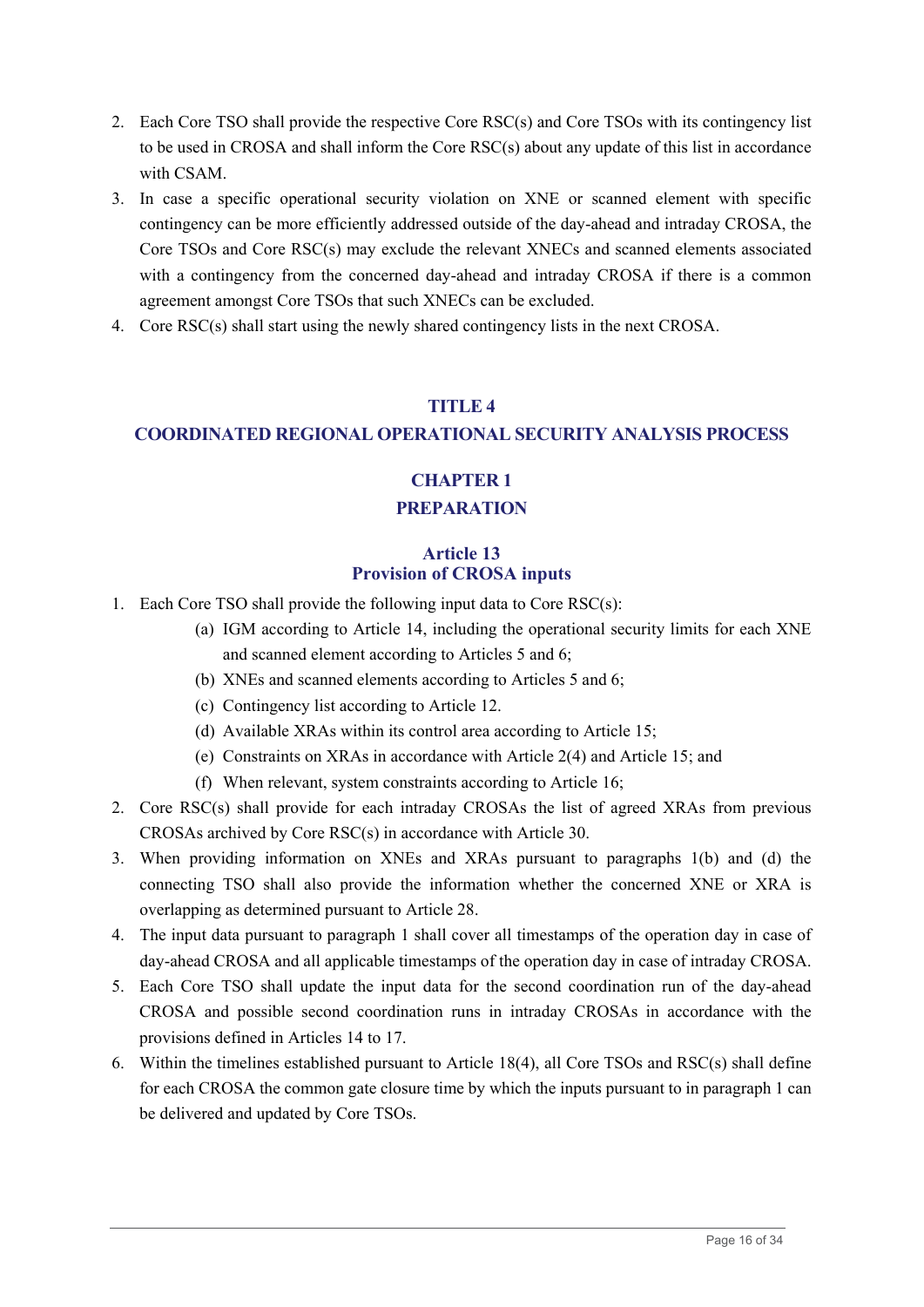# **Article 14 Preparation and updates of IGMs by Core TSOs**

- 1. Each Core TSO shall prepare and deliver day-ahead and intraday IGMs for day-ahead and intraday CROSAs as defined in CSAM and the CGMM.
- 2. Each Core TSO shall have the right to perform a local preliminary assessment pursuant to CSAM. Each Core TSO shall have the right to include in its IGM the (X)RAs resulting from the local preliminary assessment performed before the day-ahead CROSA in accordance with the rules specified in CSAM.
- 3. In accordance with CSAM, each Core TSO shall have the right to include in its IGM, the (X)RAs for which this TSO is the only XRA affected TSO and that are resulting from the local preliminary assessment performed by such Core TSO at any time.
- 4. In accordance with CSAM, if a Core TSO includes in its IGMs the (X)RA(s) resulting from the local preliminary assessments pursuant to paragraphs 2 and 3, the information on these  $(X)RA(s)$ shall be shared among Core TSOs and be clearly distinguishable in the IGM from the initial state variables without these (X)RAs applied in accordance with Article 70(4) of the SO Regulation.
- 5. The costs of (X)RAs included in IGM resulting from the local preliminary assessment shall not be included in the final costs to be shared in accordance with cost sharing methodology.
- 6. In case paragraphs 2 and 3 are contradicting the provisions of CSAM, the relevant provisions from CSAM shall prevail.
- 7. If the RAO results in agreed XRAs for the respective control area, each Core TSO shall provide to Core RSC(s) an updated IGM with agreed XRAs between two coordination runs within one CROSA in accordance with CSAM and CGMM. The XRAs resulting from the first coordination run shall not be binding and shall be possible to be changed by the RAO during the following coordination run within the same CROSA if deemed necessary.

# **Article 15 Information on available XRAs**

- 1. Each Core TSO shall make available all XRAs as identified in Article 9(2) to the Core RSC(s) for each day-ahead and intraday CROSAs as defined in CSAM unless an XRA is not available pursuant to this Article.
- 2. When identifying whether the XRAs identified pursuant to Article 9(2) shall be made available for the day-ahead and intraday CROSAs, each Core TSO shall respect the following principles:
	- (a) Each XRA connecting TSO shall asses the availability of all its XRAs identified in Article 9(2);
	- (b) Each XRA connecting TSO may declare the XRA as not available in case it cannot be activated due to:
		- i. an unforeseen event, or
		- ii. planned or unplanned outage, or
		- iii. a declaration of unavailability status done by a third party XRA provider, or
		- iv. any other cause outside of the responsibility of the Core TSOs;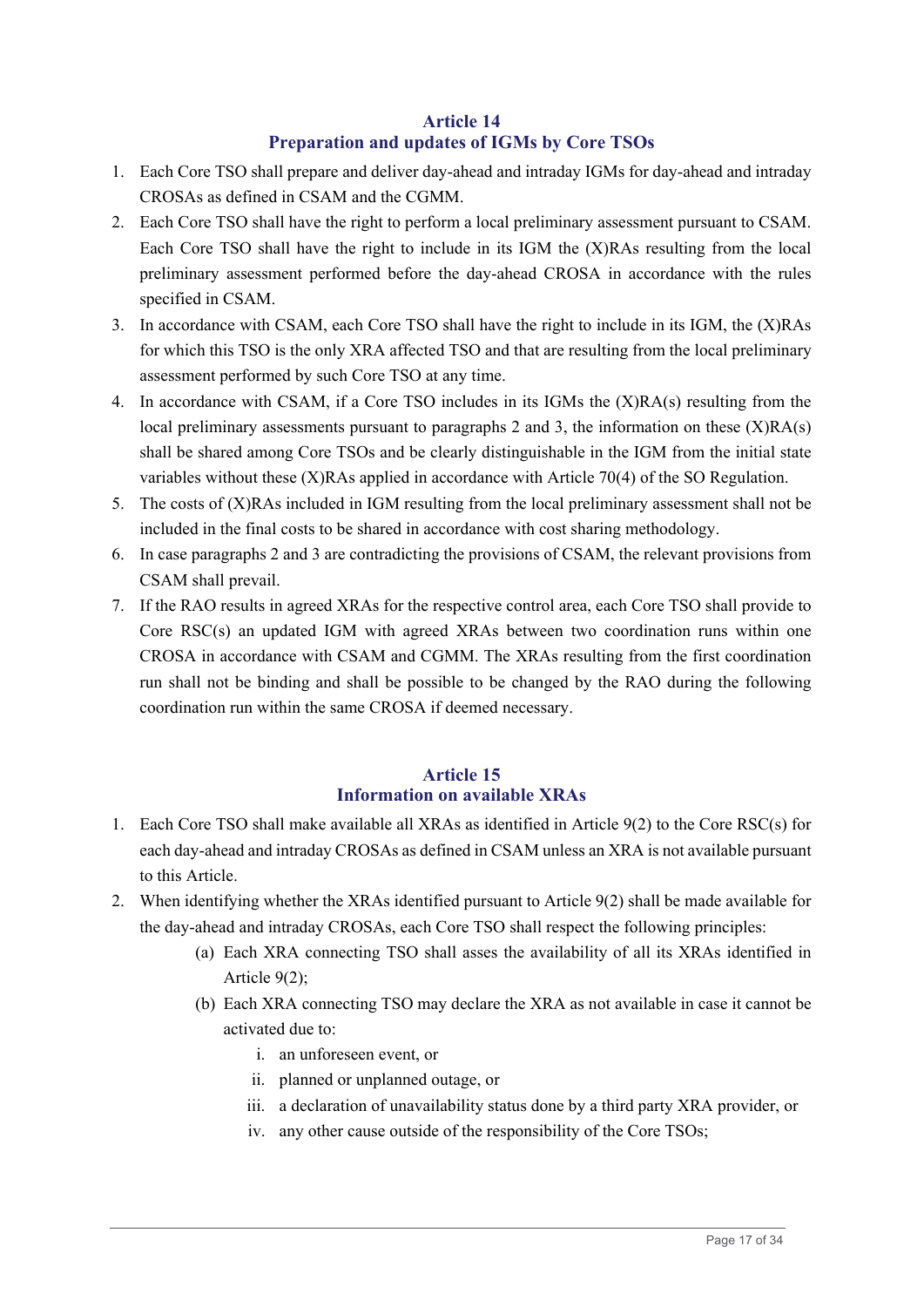- (c) In case XRA is conditionally available, the XRA connecting TSO shall provide to Core RSC(s) and other Core TSOs the conditions for its availability and the underlying justification.
- 3. Each Core TSO shall provide any relevant information for each available or conditionally available XRA for the purpose of day-ahead and intraday CROSA process that will reflect the technical, operational or procedural constraints of the XRA as defined in accordance with Article 2.
- 4. Each Core TSO shall also provide, for the purpose of day-ahead and intraday CROSA, the information on the available volume of XRAs considering the constraints of XRAs as defined in accordance with Article 2.
- 5. Core TSOs and Core RSC(s) shall agree and define a detailed specification of information requirements for XRAs needed for each CROSA. This shall include a predefined set of conditions for conditionally available XRAs.
- 6. In case of a second coordination run of the coordination stage of day-ahead or intraday CROSA, each Core TSO shall provide to the Core RSC(s) an updated information on available XRAs, considering:
	- (a) The agreed outcome of the latest coordination run for the XRAs in accordance with Article 27 and 28;
	- (b) Any update of XRA availability related to unplanned or forced outages or changes of outage schedules of relevant assets;
	- (c) Any update of available XRA volumes related to the latest schedules of load and generation.
- 7. In case XRAs are owned or provided by a third party, such third party XRA providers shall provide to the XRA connecting TSOs best up-to-date information on the availability of their XRAs, including all the necessary information that is required for CROSAs. This information shall be provided by the deadline determined by the XRA connecting TSO, which shall be shortly before the gate closure time referred to in Article 13(6). The provided information shall include at least the following:
	- (a) Available volume of XRAs;
	- (b) Technical characteristics and constraints of XRAs;
	- (c) Information on prices or costs of XRAs, which shall enable the XRA connecting TSOs and Core RSC(s) the estimation of total costs of XRAs subject to their optimal and/or ordered volume.

# **Article 16 System constraints**

- 1. Core TSOs may apply system constraints in accordance with Article 2 for the purpose of respecting operational security limits other than thermal limits. Such system constraints shall be expressed as a current limit on a single XNE or a set of XNEs and scanned elements.
- 2. The system constraints introduced for the purpose of dynamic stability shall be defined based on the criteria for dynamic system stability in accordance with Articles 38 and 39 of the SO Regulation.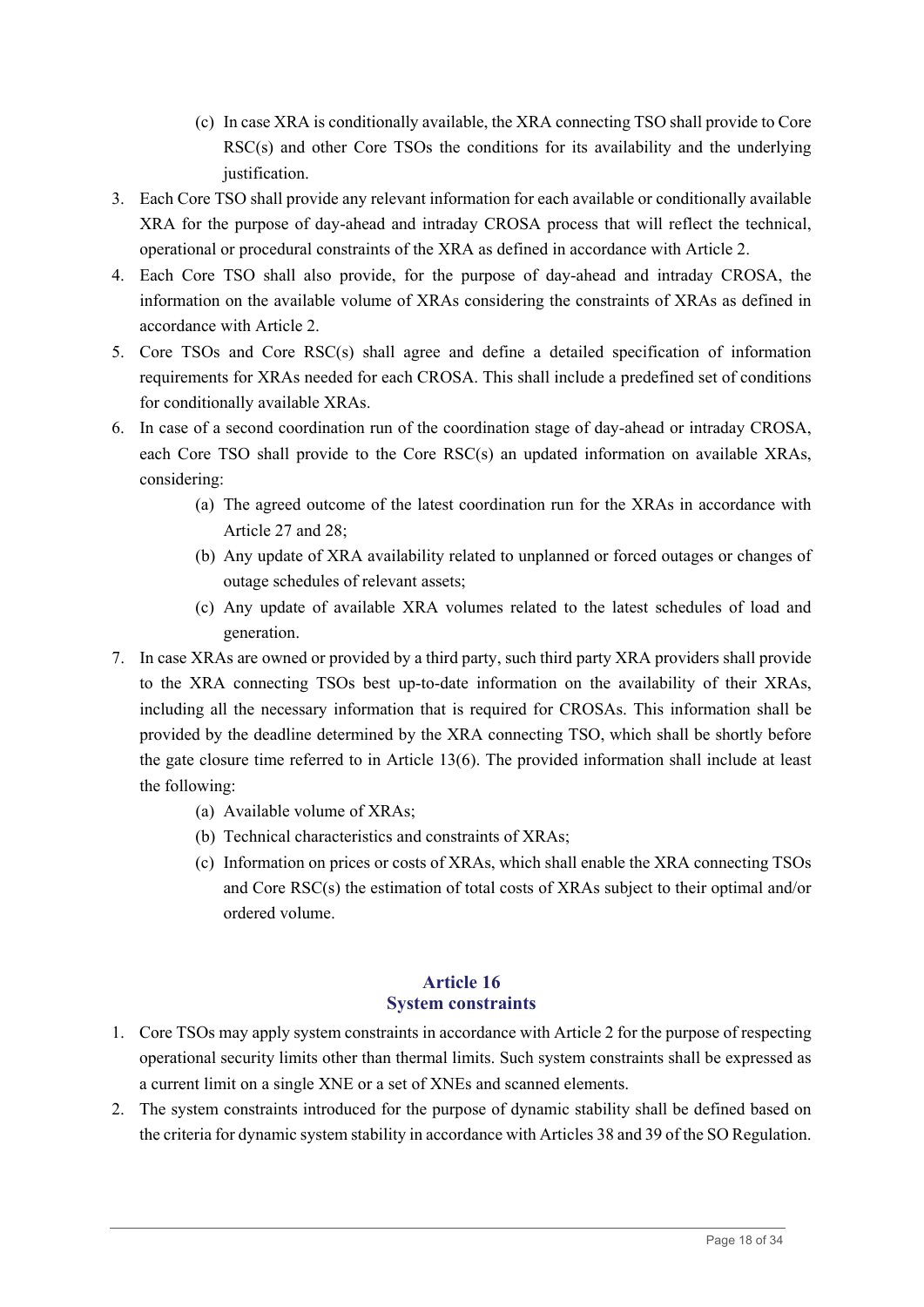- 3. Before applying such system constraints, the concerned Core TSO shall provide to other Core TSOs and Core RSC(s) in a transparent manner all the details and possible underlying studies on how the value of each specific system constraints was determined and calculated.
- 4. When Core TSOs propose a first amendment to this ROSC Methodology, they shall include in this proposal also the information on:
	- (a) which TSOs need to apply system constraints;
	- (b) which system constraints need to be applied and which operational security limits are represented in such system constraints;
	- (c) justification on why these system constraints need to be applied in CROSAs and why other measures are not sufficient or appropriate; and
	- (d) information about possible long-term measures to mitigate the need for system constraints.

# **Article 17 Consistency and quality check of the input data**

- 1. The Core RSC(s) shall assess and monitor the consistency and quality of each input data file provided by each Core TSO in accordance with CGMM and CSAM.
- 2. Core RSC(s) shall monitor if the agreed XRAs are included in the IGMs provided by each Core TSO.
- 3. The Core RSC(s) shall inform the concerned Core TSOs on the identified issues pursuant to paragraphs 1 and 2 in an appropriate timeframe before starting the RAO, to give Core TSOs the opportunity to correct these errors or inconsistencies and provide updated input files.

# **CHAPTER 2 COORDINATION**

# **Article 18 General provisions of coordination process**

- 1. Core RSC(s) in coordination with Core TSOs shall perform the day-ahead and intraday CROSAs in accordance with CSAM.
- 2. The day-ahead CROSA shall include two coordination runs and each intraday CROSA will include at least one coordination run. Each coordination run shall consist of the following steps:
	- (a) Building of the CGMs by the RSC(s) in accordance with CGMM;
	- (b) Performing the load flow and contingency analysis in accordance with Article 19;
	- (c) RAO in accordance with Articles 20 to 26;
	- (d) Coordination of XRAs in accordance with Article 27;
	- (e) Inter-CCR coordination in accordance with Article 28.
- 3. The RAO of each CROSA shall use all available XRAs as identified in accordance with Articles 9 to 11 and Article 15. All recommended XRAs that are the result of the RAO shall be considered for the purpose of subsequent processes, i.e. coordination of XRAs, validation, inter-CCR coordination and determination of costs for cost sharing.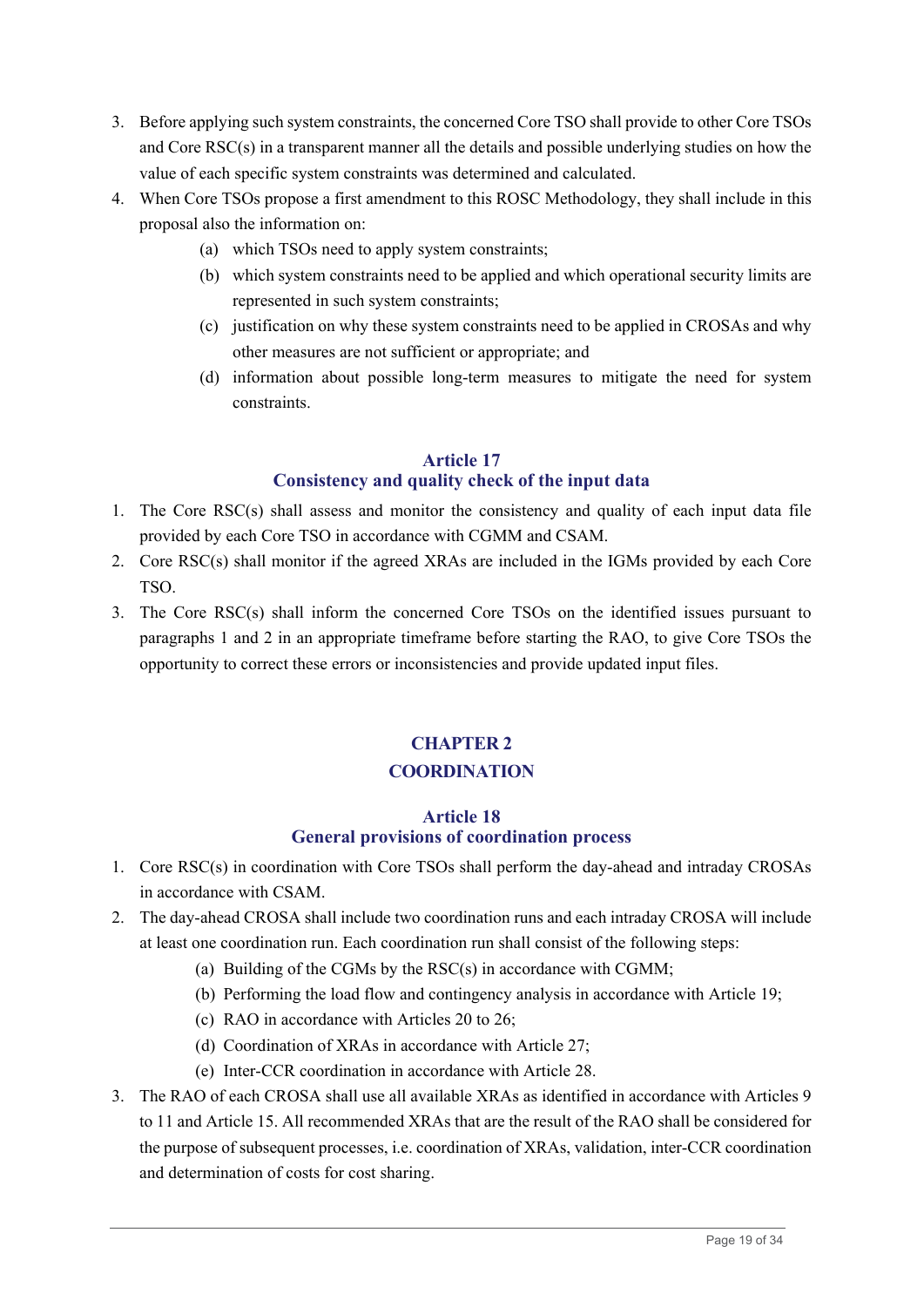- 4. All Core TSOs with the support of RSC(s) shall jointly define the timeline of each step of the dayahead and intraday CROSA, in accordance with CSAM and CGMM. The timings shall be published on the ENTSO-E website.
- 5. In accordance with Article 32, during the intraday CROSA, the Core TSOs and Core RSC(s) shall reassess the ANORAs that were agreed in the day-ahead CROSA or previous intraday CROSA as well as other available XRAs (except ordered XRAs), for the period relevant for the actual intraday CROSA.
- 6. Information about ordered XRAs and ANORAs during day-ahead and intraday CROSA shall be archived by Core RSC(s).

# **Article 19 Operational security analysis**

- 1. Core RSC(s) shall perform the operational security analysis by using the CGM built in accordance with CGMM. The security analysis will be performed considering the latest contingency list as well as the latest list of XNEs and scanned elements provided by Core TSOs.
- 2. Operational security analysis shall be performed by applying the AC load flow calculation. For the eventual cases of AC load flow divergence (at the particular contingencies), DC load flow can be used as the fall-back solution.
- 3. Core RSC(s) shall provide to all Core TSOs the operational security analysis results. These results shall contain, at least:
	- (a) applied current limits for XNEs and scanned elements;
	- (b) current loading of the XNECs and scanned elements with contingencies;
	- (c) applied voltage limits;
	- (d) voltages calculated on the CGM;
	- (e) cases of AC load flow divergence and possible fall-back DC load flow results.
- 4. Core TSOs shall have the opportunity to validate the power flow and operational security analysis results. This validation aims at identifying errors in input data, which would make the outcome of the operational security analysis non-realistic and to give Core TSOs the opportunity to correct these errors. In case of the detection of errors in input data, the concerned Core TSOs shall update their input data.

# **Article 20 Remedial action optimisation**

- 1. Core TSOs and RSC(s) shall optimise XRAs in order to identify in a coordinated way the most effective and economically efficient XRAs, based on the following principles:
	- (a) The remedial action optimisation (RAO) of XRAs shall be performed with consideration of all available XRAs in accordance with Article 15;
	- (b) The RAO shall consider all constraints on XRAs in accordance with Article 21;
	- (c) The RAO shall aim at relieving operational security violations on XNEs in accordance with Article 22;
	- (d) The RAO shall not create additional operational security violations on XNEs and scanned elements in accordance with Article 23;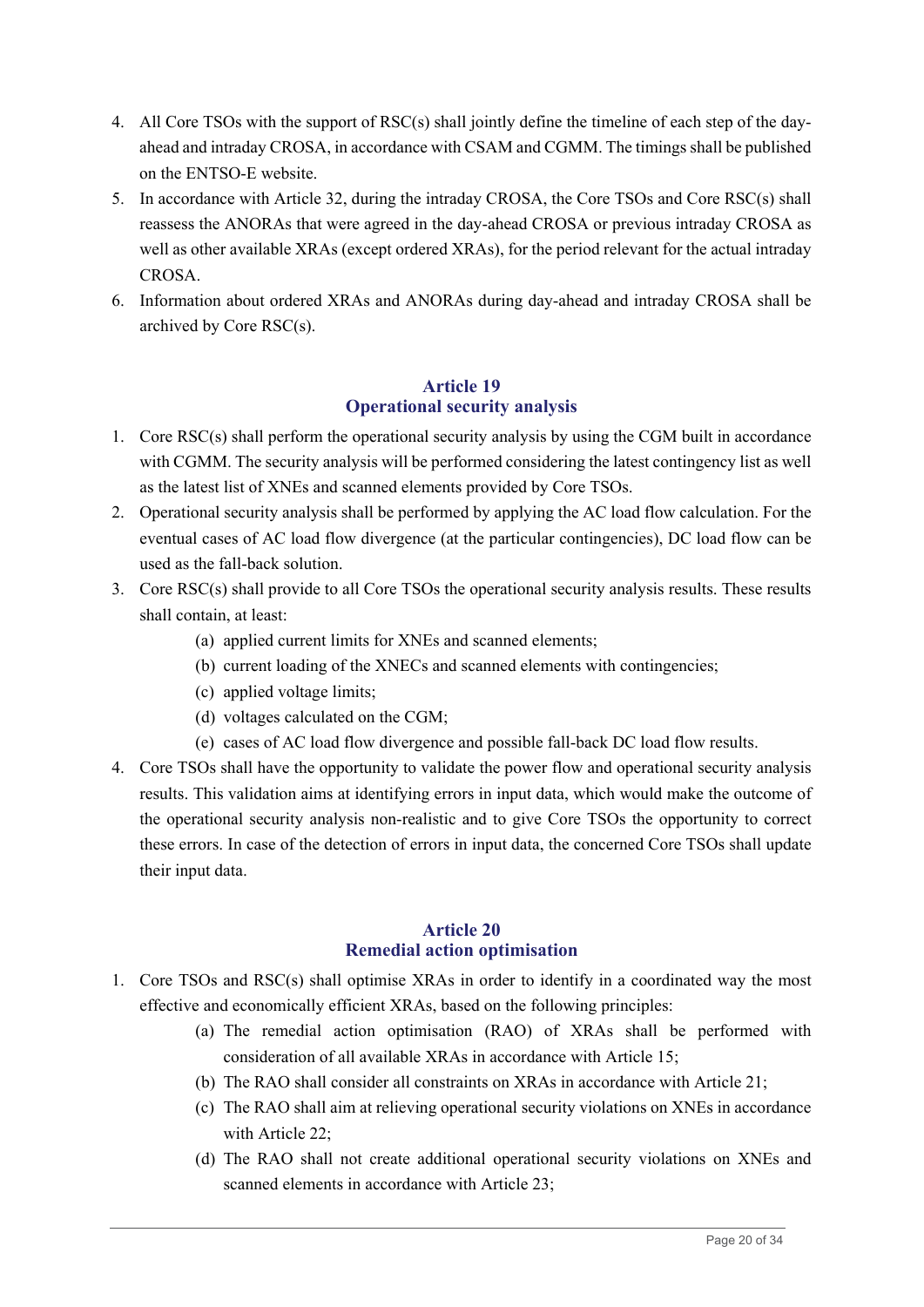- (e) The RAO shall aim at ensuring economic efficiency by minimising the incurred costs of XRAs as well as the effectiveness of the XRAs to address operational security violations in accordance with Article 24;
- (f) The RAO shall ensure energy balance of XRAs in accordance with Article 25;
- (g) The RAO shall take into account the impact of variations in forecasts and market activities in accordance with Article 26.

# **Article 21 Constraints on XRAs**

- 1. The RAO shall take into account all constraints of XRAs as determined in Article 2 and provided by Core TSOs in accordance with Article 13, including intertemporal constraints, when identifying the most effective and economically efficient XRAs for all timestamps that are being optimised.
- 2. The RAO for day-ahead CROSA shall optimise all timestamps of the operation day.
- 3. The RAO for intraday CROSA shall optimise all remaining timestamps until the end of the operation day.
- 4. In the RAO for both day-ahead and intraday CROSA, any constraints in accordance with Article 2(4) on ordered XRAs from previous timestamps shall be taken into account.

# **Article 22 Relieving operational security violations**

- 1. When performing day-ahead and intraday CROSAs, Core TSOs and Core RSC(s) shall detect operational security violations. These violations can be addressed with RAO or during the coordination of XRAs pursuant to Article 27. The RAO shall aim to reduce the currents on XNEs in N-situation or after occurrence of a contingency down to the applicable current limits. The current limits shall represent the thermal limits (PATL and TATL) of an XNE, unless otherwise defined in this methodology.
- 2. The thermal limits of XNEs shall be defined as follows:
	- (a) Seasonal limit, which means a fixed limit for all hours of each of the four seasons.
	- (b) Dynamic limit, which means a value per hour reflecting the varying ambient conditions.
	- (c) Fixed limits for all hours, in case of specific situations where the physical limit reflects the capability of overhead lines, cables or substation equipment installed in the primary power circuit (such as circuit-breaker, or disconnector) with limits not sensitive to ambient conditions.
- 3. Core TSOs shall aim at gradually phasing out the use of seasonal limits pursuant to paragraph 2(a) and replace them with dynamic limits pursuant to paragraph 2(b), when the benefits are greater than the costs. After the end of each calendar year, each TSO shall analyse for all its XNEs for which seasonal limits are applied and have been congested at least in 0.1% of timestamps in the previous calendar year, the expected reduction of remedial action costs and increase in economic surplus from single day-ahead and intraday coupling in the next 10 years resulting from the implementation of dynamic limits, and compare it with the cost of implementing dynamic limits. Each TSO shall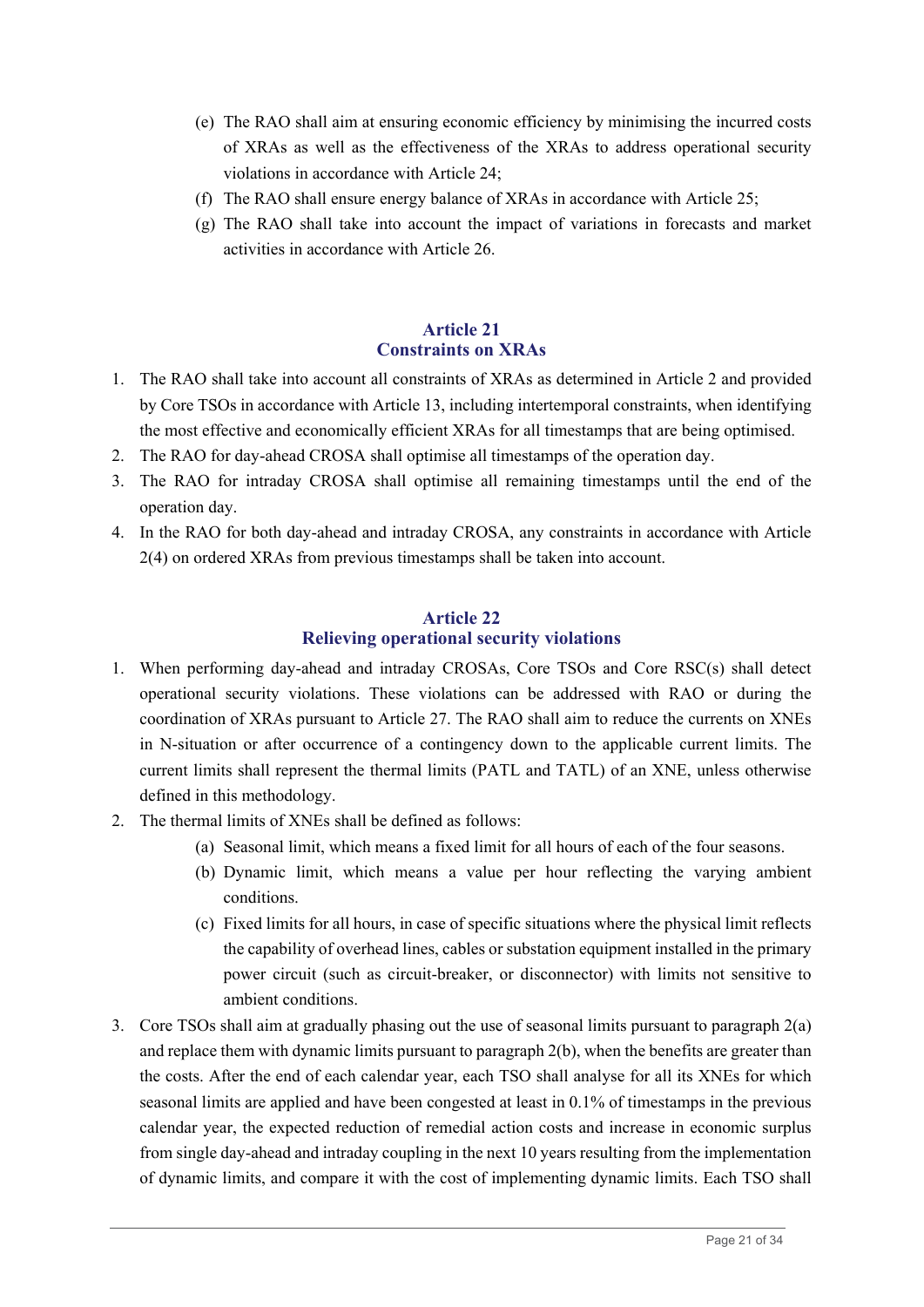provide this analysis to Core RSC(s) and all Core TSOs shall report these analyses to Core regulatory authorities. If the cost benefit analysis, taking into account other planned investments, is positive, the concerned TSO shall implement the dynamic limits within three years after the end of the analysed calendar year. In case of interconnectors, the concerned TSOs shall cooperate in performing this analysis and implementation when applicable.

- 4. For addressing violations of other operational security limits, such as voltage violations, violations of short-circuit current limits or violations of stability limits, each Core TSO should perform local assessment and long-term operational security analysis in accordance with Articles 31, 38 and 73 of the SO Regulation. These violations may be addressed in CROSA during the coordination of XRAs pursuant to Article 27. When addressing these violations by applying additional constraints on XRAs, the concerned Core TSO shall provide to other Core TSOs and Core RSC(s) the reasoning for these constraints in a transparent manner.
- 5. Core TSOs may also apply system constraints that reflect other operational security limits referred to in paragraph 4 for the purpose that RAO does not create new or worsen the existing underlying operational security violations. However, RAO shall not resolve these underlying violations as these shall be resolved in accordance with paragraph 4.
- 6. In intraday CROSA, the detection of current limits violations pursuant to paragraph 1 shall be performed on CGMs, which do not include ANORAs.
- 7. The RAO shall aim at identifying the optimal XRAs from the list of available XRAs in accordance with Article 15 to relieve violations of applicable current limits on XNEs in N-Situation and all contingencies, detected pursuant to paragraph 1.
- 8. Curative XRAs shall be used for relieving operational security violations in contingency case on an XNE as long as the TATL of a network element is not exceeded. Under consideration of all recommended preventive and curative XRAs, the PATL of XNEs shall be respected.

#### **Article 23**

#### **Avoiding additional operational security violations on XNEs and scanned elements**

- 1. The activation of XRAs determined by the RAO for relieving operational security violations on XNEs:
	- (a) shall not lead to additional operational security violations of operational security limits on XNEs and scanned elements; and
	- (b) shall not worsen eventually existing operational security violations on scanned elements in accordance with Article 6.
- 2. On request of Core TSOs and in case a scanned element constrains the RAO in a significant frequency, the Core TSO who has defined this scanned element shall do everything in its power to reduce its constraining character, e.g. by increasing its virtual positive load margin.

#### **Article 24 Economic efficiency and effectiveness**

- 1. The RAO shall determine the optimal set of XRAs and their volumes by respecting the following objectives (in order of priority):
	- (a) aim to relieve operational security violations in accordance with Article 22 and 23;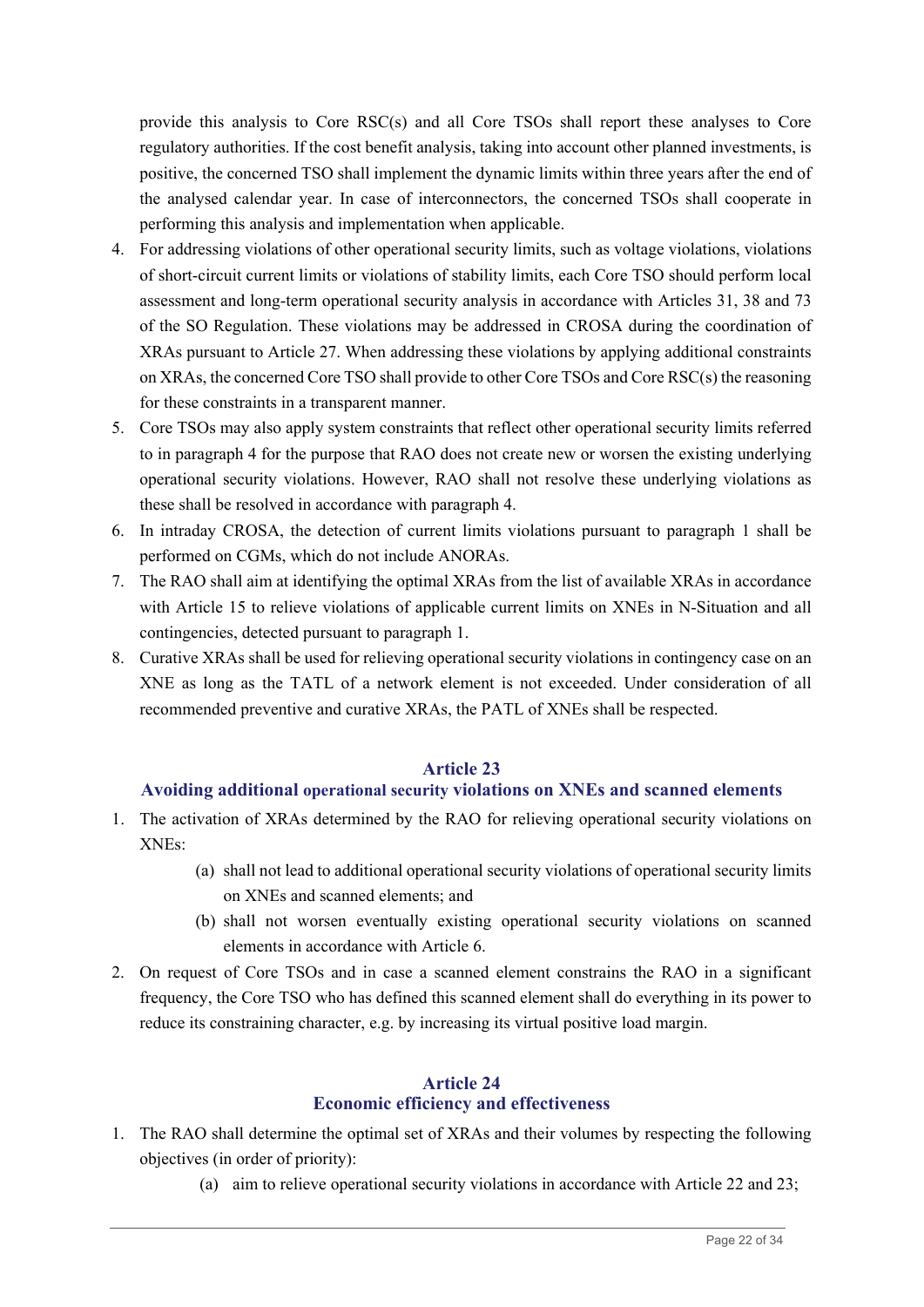- (b) aim to minimise total sum of costs and revenues of XRAs; and
- (c) aim to minimise the amount and volume of XRAs.
- 2. In case RAO is not able to find a solution given the three objectives defined in paragraph 1 it may relax these three objectives to the minimum extent required and in reverse order of priority in order to find a solution.
- 3. The RAO shall take into account the impact of XRAs on operational security violations with RA remedial action influence factor (RAIF), which determine the impact of each RA on the power flow or current on XNEs and scanned elements as a function of their nominal power flow or current.
- 4. If RAO is not able to relieve all operational security violations, it shall provide all relevant information on the remaining operational security violations.

# **Article 25 Energy balance of XRAs**

1. In order to guarantee the energy balance of the electricity system after activation of XRAs, the RAO shall ensure that the optimised XRAs do not create energy imbalances and can be activated in a way that does not create energy imbalances in each timeframe.

# **Article 26 Robustness**

- 1. Taking into account all the principles introduced in Articles 21 to 25, the RAO shall ensure that the identified XRAs for relieving operational security violations on the XNEs are robust to variations of forecasts in consumption, RES production, and market activities and allow Core TSOs to operate their control area without operational security violations.
- 2. In case of exceptional situations, such as, but not limited to, unpredictable arrival of a wind front or snowfall on PV modules, where the accuracy of one or more of the forecasts variables included in the IGMs is insufficient to allow the correct identification of operational security violations, Core TSOs shall have the right to change the current limit of their XNEs referred to in Article 22 in regional day-ahead or intraday processes in accordance with CSAM.
- 3. Concerned TSOs shall inform without undue delay Core TSOs and RSC(s) in case of application of paragraph 2, providing at least the following information:
	- (a) XNEs and timestamps which are affected by the application of paragraph 2;
	- (b) Estimate of the time for which application of paragraph 2 is needed.
- 4. In case of application of paragraph 2, the concerned Core TSOs shall provide ex-post on request of any Core TSO its justification about its decision to other Core TSOs and RSC(s).
- 5. Core RSC(s) shall monitor the need, the effectiveness and the impact of the reduction of current limits applied pursuant to paragraph 2 and report to all Core TSO(s). Subject to this report, all Core TSOs may agree, in accordance with governance rules pursuant to Article 36, to exclude additional costs of XRAs resulting from reduced current limits from cost sharing.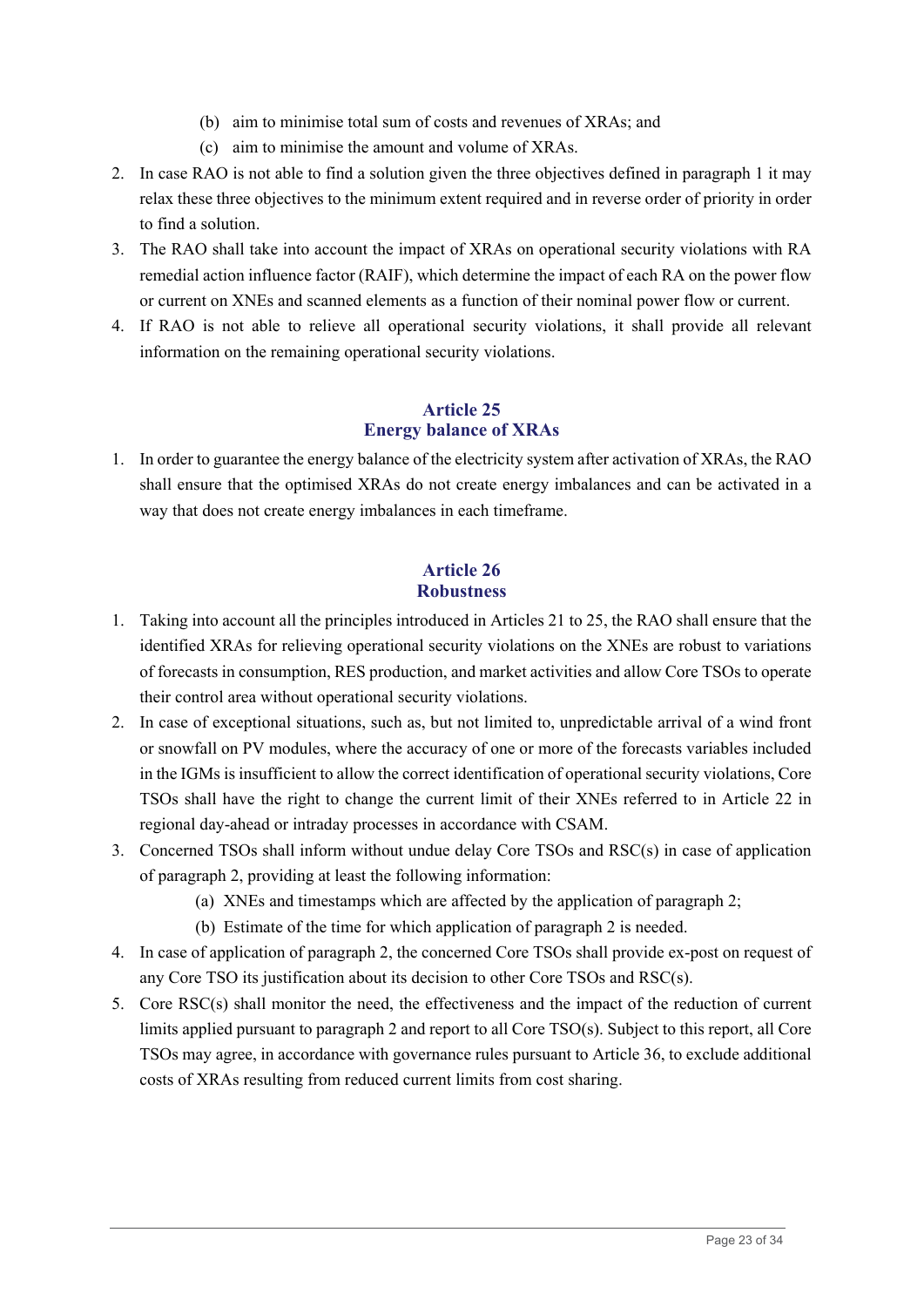# **Article 27 Coordination of XRAs**

- 1. Core RSC(s) shall recommend the implementation of the most effective and economically efficient XRAs identified by the RAO to the XRA connecting TSOs and inform at least all XRA affected TSOs about this recommendation.
- 2. In accordance with CSAM, Article 78(4) of the SO Regulation and Article 42(2) of the Electricity Regulation, during each CROSA, the recommended XRAs shall be considered as agreed, except where it is rejected by:
	- (a) any XRA affected TSO (including XRA connecting TSOs) on the grounds that the implementation of a specific XRA would result in operational security violations;
	- (b) XRA connecting TSO on the grounds that the recommended XRA is no longer available.
- 3. If a Core TSO rejects a recommended XRAs, it shall provide to Core RSC(s) and other Core TSOs clear reasons for rejection, including the evidence for the claimed grounds of rejection.
- 4. If a Core TSO rejects a recommended XRAs, except in the case of an unavailability of the proposed XRA, the Core RSC(s) in coordination with the respective Core TSO shall perform an ex-post assessment, at the request of any Core TSO or RSC, to determine the additional costs and impact resulting from the rejected XRA on the congestion. These costs and impact shall be compared with the costs (and impact on congestion) of possible (X)RAs not recommended by RSC(s) which would avoid the rejection of a recommended XRA. If a recommended XRA is frequently rejected by a Core TSO due to a specific reason, the Core RSC(s) in coordination with the rejecting Core TSO shall perform an ex-post assessment as described above. The rejecting Core TSO shall also propose and apply mitigating measures to avoid similar rejections in future.
- 5. In case of rejection of a recommended XRAs, the concerned Core TSOs shall coordinate with Core RSC(s) and other Core TSOs to identify and plan alternative XRAs taking into account cost and efficiency to relieve the operational security violations in a coordinated way in accordance with this methodology and CSAM. In accordance with Article 78(2)(a) of the SO Regulation, the Core RSC(s) may recommend alternative XRAs other than those identified by the concerned Core  $TSO(s)$ .

#### **Article 28 Inter-CCR coordination**

- 1. In accordance with the CSAM, Core RSC(s) and relevant other RSC(s) in coordination with Core TSOs shall relieve operational security violations on overlapping XNEs and shall coordinate overlapping XRAs impacting these overlapping XNEs.
- 2. In accordance with CSAM, Core RSC(s) shall perform the coordinated cross-regional operational security assessment with relevant other RSC(s). In doing so, Core RSC(s) shall consider and coordinate with relevant other  $RSC(s)$  the use of XRAs available in the concerned CCRs.
- 3. Core RSC(s) in coordination with XRA connecting TSOs and XNE connecting TSOs shall assess whether the concerned XRAs and XNEs are overlapping according to CSAM;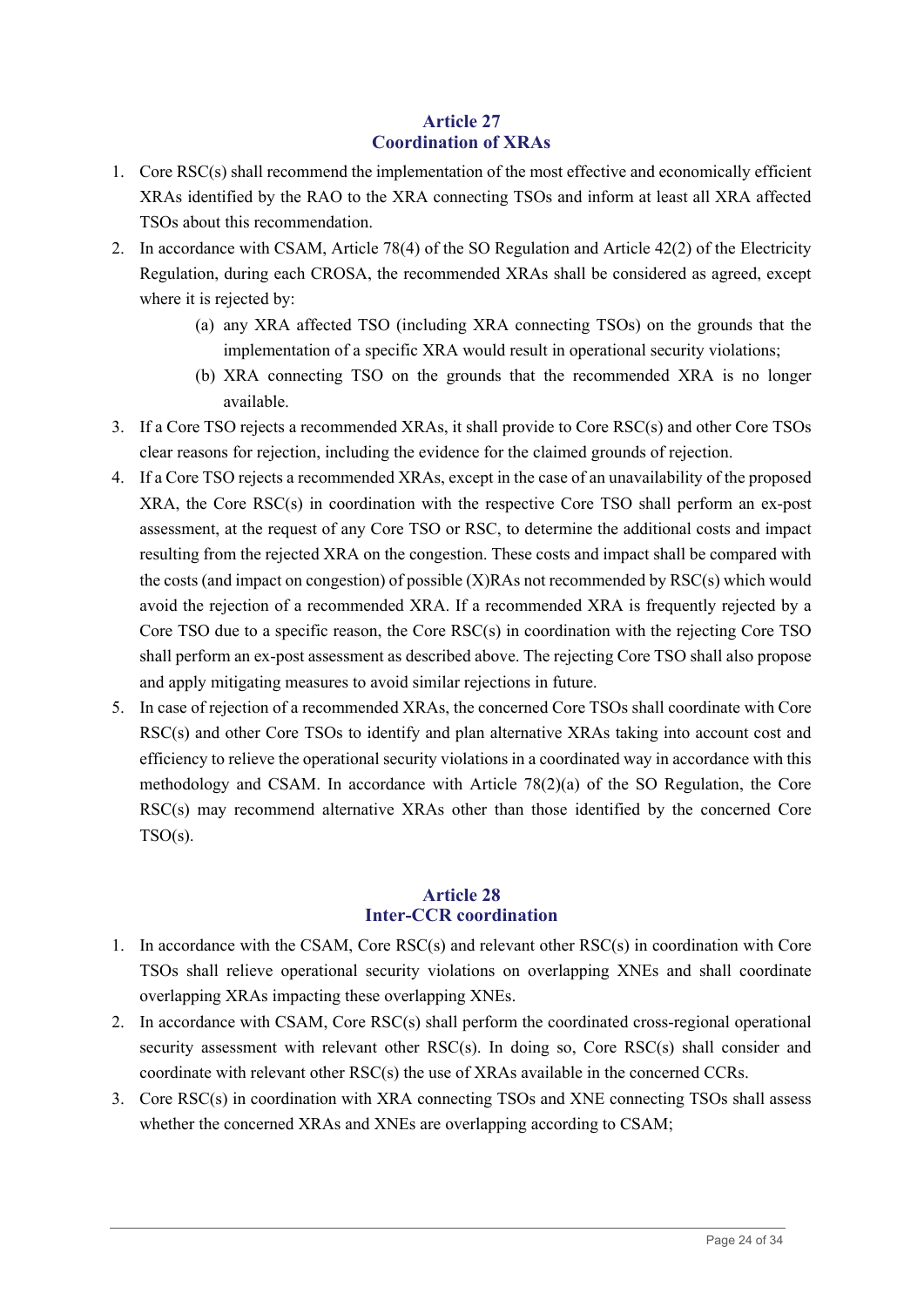# **CHAPTER 3 VALIDATION**

#### **Article 29 Validation session**

1. In the end of the day-ahead CROSA in accordance with CSAM, Core RSC(s) and core TSOs shall consolidate results of the day-ahead CROSA and validate XRAs that have been agreed during the day-ahead CROSA.

# **Article 30 Outcome of validation**

- 1. Core RSC(s) shall archive all ordered XRAs and ANORAs after the validation session.
- 2. Core RSC(s) shall report any remaining operational security violations. Based on this input, Core TSOs shall specify next steps which may include, but not limited to, an intraday CROSA or fast activation process.
- 3. Core RSC(s) shall ensure the availability of results and decisions to all Core TSOs.
- 4. Core RSC(s) shall archive all necessary data for the yearly report in accordance with Article 17 of the SO Regulation.

# **CHAPTER 4**

# **IMPLEMENTATION OF REMEDIAL ACTIONS**

# **Article 31 Activation of XRAs**

- 1. Each XRA connecting TSO shall activate XRAs at the latest time compatible with technical, operational and procedural constraints of the resources in accordance with CSAM.
- 2. In fast activation process, each Core TSO shall have the right to request a reassessment of ordered XRAs or already activated XRAs in case the XRAs are not required anymore and considering technical, operational and procedural constraints. XRA affected TSOs shall reassess the ordered XRAs via fast activation process in accordance with Article 33.
- 3. In order to prevent the effect of activated XRAs on operational security to be diminished by additional cross-zonal trade Core TSOs may:
	- (a) prevent the netting of cross-border schedules, which result from activated XRAs, with cross-zonal capacities and prevent that these schedules increase cross-zonal capacities in the directions in which additional trade could worsen operational security;
	- (b) as a last resort measure, modify cross-zonal capacities outside the coordinated capacity calculation process pursuant to the day-ahead and intraday capacity calculation methodology of the Core CCR, if:
		- i. waiting for the next coordinated capacity calculation would endanger operational security; and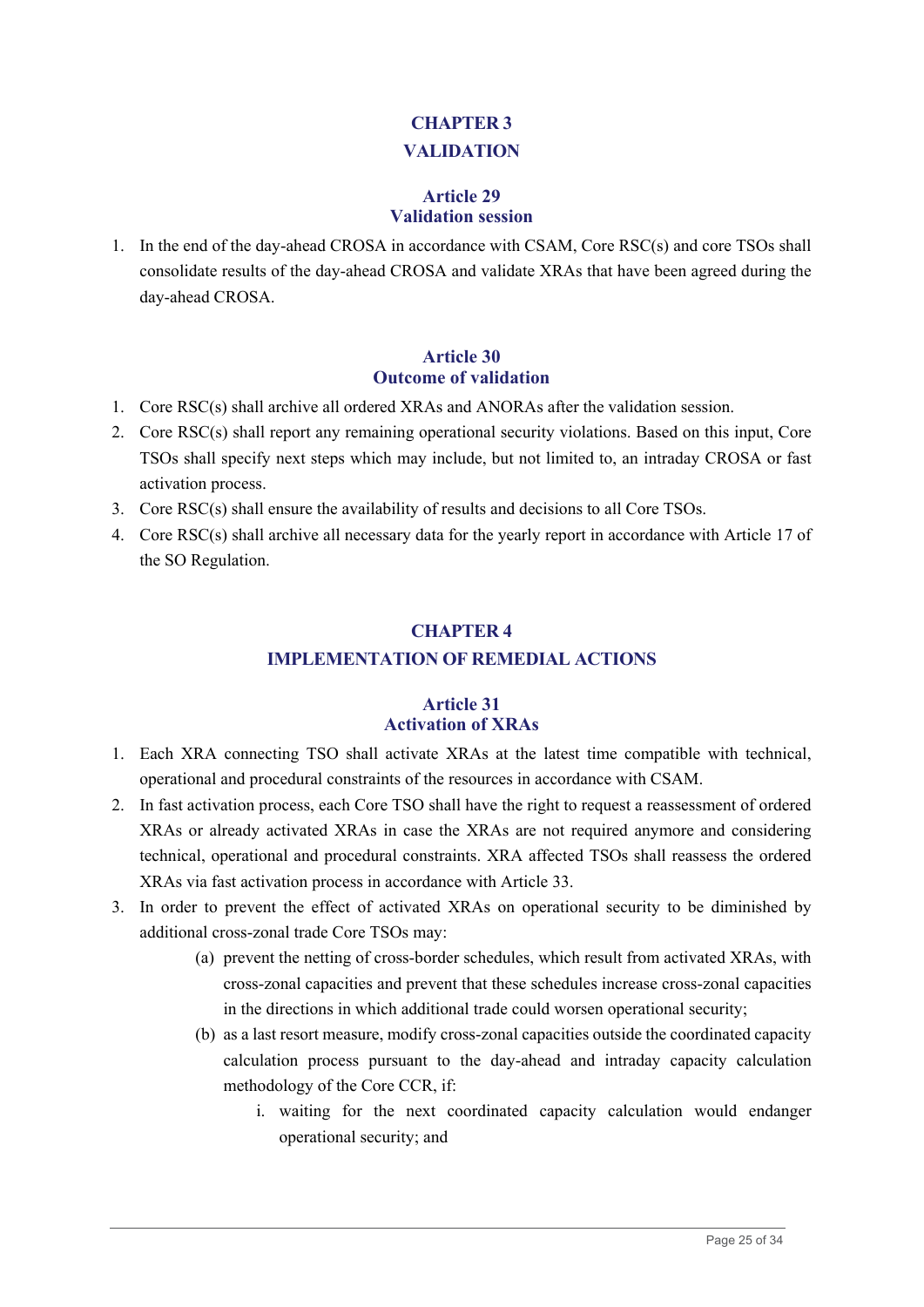ii. additional cross-zonal trade would create operational security violations which would not be possible to be addressed with available XRAs.

#### **Article 32 Consideration of remedial actions in next IGM**

- 1. All agreed XRAs shall be classified based on a possibility of their reassessment in later CROSAs:
	- (a) If activation time of an agreed XRA prevents waiting for the next CROSA for possible reassessment, then such XRA shall be classified as ordered XRA. Only fast activation process can change the status of such ordered XRA;
	- (b) If a reassessment of an agreed XRAs in the next CROSA is possible, then such XRA shall be classified as ANORA.
- 2. Each Core TSO shall include all agreed XRAs determined during the latest CROSA in the intraday IGMs as provided in CSAM. Information about all agreed XRAs determined during day-ahead and intraday CROSA shall be archived by Core RSC(s).
- 3. Core RSC(s) shall monitor the inclusion of agreed XRAs into IGMs in accordance with CSAM.

# **TITLE 5**

# **FAST ACTIVATION PROCESS**

# **Article 33 Fast activation process**

- 1. The fast activation process shall be considered as a fall-back solution for situations where coordination through the CROSA is no longer possible due to insufficient time and the regular process described in Article 18 could not be properly applied.
- 2. In case of new circumstances (determined in paragraph 3) which lead to detection of operational security violations on XNEs (in N-situation or after occurrence of a contingency):
	- (a) between two CROSAs, when a fast activation of XRAs is required because it cannot wait for the next CROSA; or
	- (b) after the latest CROSA,

the XNE connecting TSO shall trigger the fast activation process to relieve operational security violations on such XNEs.

- 3. The fast activation process can be triggered for the following circumstances:
	- (a) The ordered XRA is no longer available due to unexpected technical unavailability of the underlying assets and alternative XRAs need to be activated; and
	- (b) New operational security violations have been detected and they cannot be resolved with the next CROSA.
- 4. During the fast activation process, the XRA connecting TSOs and XRA affected TSOs shall coordinate among each other to identify, plan and activate alternative or additional XRAs to relieve the operational security violations in a coordinated way while respecting the relevant provisions of CSAM. New operational security violations as a result of those XRAs should be avoided.
- 5. In the fast activation process, the activation of preventive as well as curative XRAs may be applied.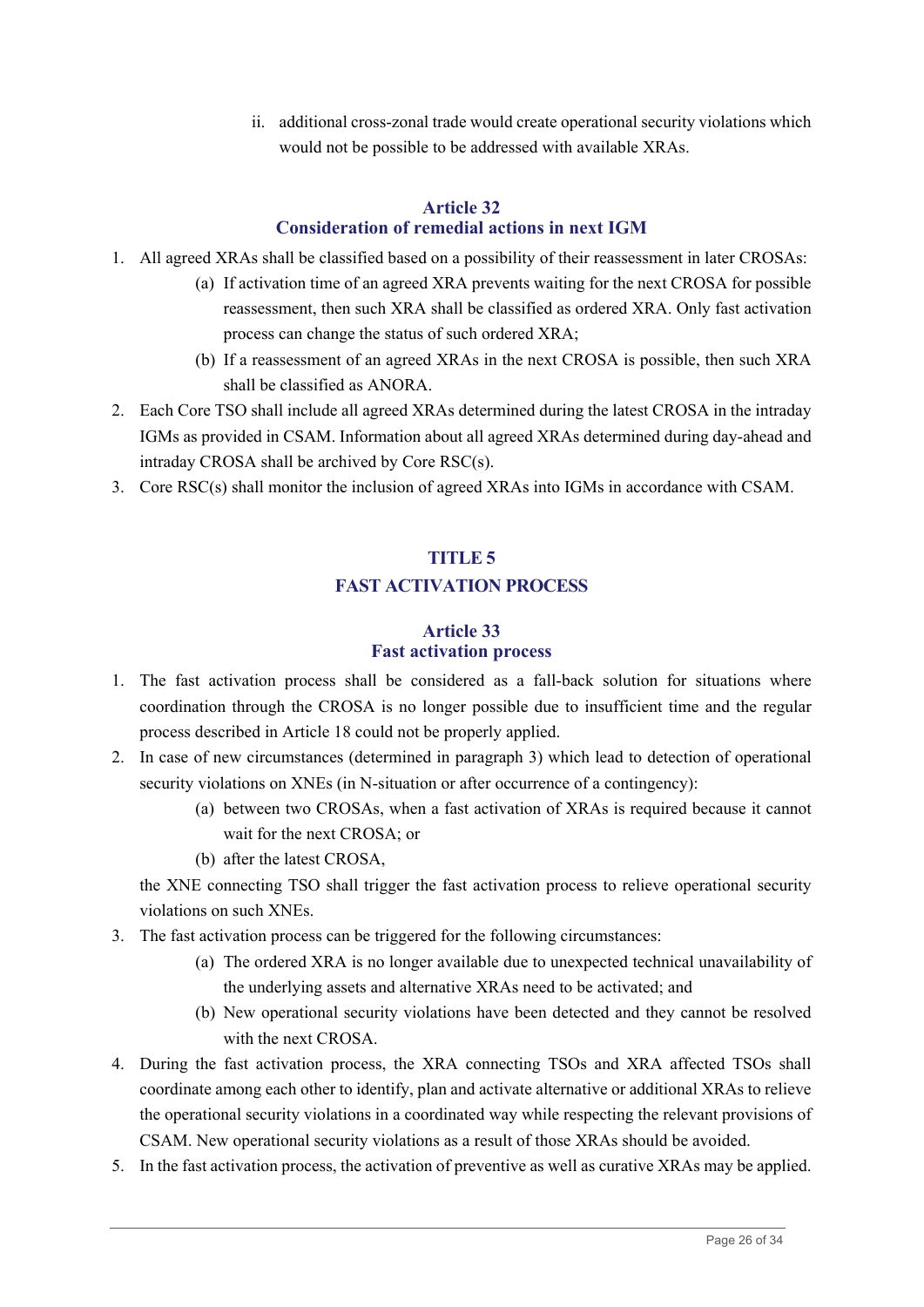- 6. In the fast activation process, each Core TSO may activate XRAs in direct coordination with XRA affected TSOs in accordance with the principles for coordination of XRAs described in CSAM.
- 7. A Core TSO activating XRAs through fast activation process shall provide the Core RSC(s) the relevant information on which the decision to activate XRAs was based.
- 8. The fast activation process shall end once XRAs to relieve the operational security violation are identified, coordinated and agreed. These XRAs will be considered as agreed XRAs.
- 9. Core TSOs shall include the changes regarding activated XRAs resulting from fast activation process in the next relevant IGMs.

# **TITLE 6 DETERMINATION OF INPUTS FOR COSTS SHARING**

# **Article 34 Inputs for cost sharing of XRAs**

- 1. Cost sharing pursuant to the cost sharing methodology shall be applied for ordered XRAs resulting from each CROSA. Cost sharing shall also be applied to XRAs which have been ordered in fast activation process in a circumstance determined pursuant to Article 33(3)(a). Cost sharing pursuant to the cost sharing methodology shall not be applied to XRAs which have been ordered in fast activation process pursuant to Article 33(3)(b). The costs of these XRAs shall be borne by the XNE connecting TSO(s) triggering the fact activation process.
- 2. The cost sharing methodology shall be executed, independently, for each CROSA. The inputs for the cost sharing of XRAs from a given CROSA, such as CGM, ANORAs and ordered XRAs, shall be determined exclusively from the data used and resulting from this CROSA. The costs and/or revenues for each CROSA shall be determined only for ordered XRAs resulting from that CROSA.
- 3. Core TSOs and RSC(s) shall determine for each CROSA and for each XRA the total costs and/or revenues that shall be shared between Core TSOs in accordance with the cost sharing methodology.
- 4. The costs and/or revenues of ordered XRAs shall be determined based on the prices and costs provided by TSOs and used in RAO and the volumes of ordered XRAs determined by RAO or subsequent coordination in accordance with Article 27.
- 5. Any deviations in costs and/or revenues resulting from the difference between:
	- (a) the prices and costs per volume, provided by TSOs for the execution of the RAO; and
	- (b)the final incurred costs per volume or settled costs per volume with third party XRA provider,

shall also be subject to cost sharing pursuant to the cost sharing methodology.

- 6. The deviations of costs and/or revenues resulting from deviations between ordered and delivered volume of XRAs shall not be subject to cost sharing.
- 7. All Core TSOs and RSC(s) shall monitor the deviations in costs and/or revenues of ordered XRAs as defined in paragraph 5 and identify systematic deviations or other potential abuse resulting from these deviations. In case of identified abuse, Core TSOs shall have the right to reject a specific deviation to be included in cost sharing in accordance with the governance principles pursuant to Article 36.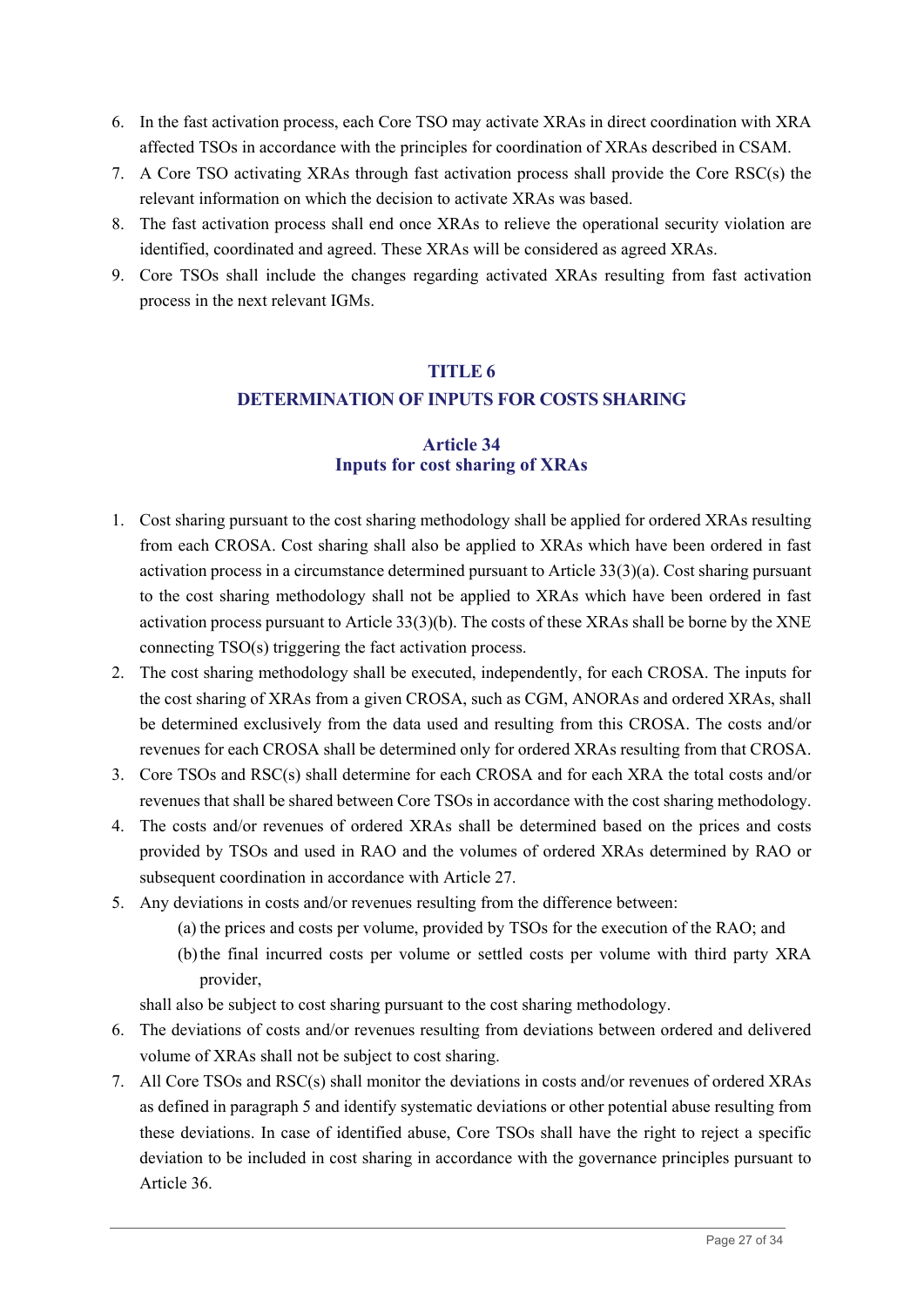- 8. All Core TSOs and RSC(s) shall monitor the impact of deviations in costs and/or revenues of ordered XRAs as defined in paragraph 5 on the efficiency and effectiveness of RAO. This monitoring shall focus on the loss of economic efficiency as well as possible effectiveness of RAO arising from these deviations.
- 9. For XRAs which have significant deviations pursuant to paragraph 5, all Core TSOs and RSC(s) shall identify mitigating measures to minimise the impact of these deviations on RAO and cost sharing.
- 10. All Core TSOs shall establish, share and settle the provisional costs and/or revenues of ordered XRAs for cost sharing and settlement by no later than 30 days after the end of the calendar month. Any corrections to the provisional costs and/or revenues of ordered XRAs shall be established, shared and settled by no later than 90 days after the end of a given quarter. Any deviations in costs and revenues beyond this deadline shall not be subject to cost sharing pursuant to the cost sharing methodology.
- 11. All Core TSOs shall determine and calculate all the parameters and data resulting from each CROSA that are required as inputs to cost sharing and as determined in cost sharing methodology, including particular versions of CGMs from each CROSA.

# **TITLE 7 MONITORING AND IMPLEMENTATION**

# **Article 35 Reporting and monitoring**

- 1. Core RSC(s) shall record and share all necessary data to enable Core TSOs and RSC(s) to fulfil the obligations regarding this methodology, the cost sharing methodology and Articles 14 and 17 of the SO Regulation. This data shall be stored for at least 3 years and shall be made available to Core regulatory authorities at request.
- 2. Core TSOs and RSC(s) shall perform regular monitoring of the efficiency, effectiveness and robustness of ROSC process after its implementation. This shall in particular include the following:
	- (a) Monitoring of the input data and inclusion of agreed XRAs in IGMs in accordance with Articles 17 and 33;
	- (b) Monitoring of deviations between indicative and realised prices and/or costs of XRAs and their impact on efficiency and effectiveness of RAO pursuant to Article 34;
	- (c) Monitoring the need, the effectiveness and the impact of the reduction of current limits due to variations of forecasts in consumption, RES production, and market activities in accordance with Article 26;
	- (d) Monitoring the occurrence and the reasons for the use of the fast activation process pursuant to Article 33; and
	- (e) Monitoring the need, the effectiveness and the impact of the operational security violations on scanned elements in accordance with Article 23.
- 3. Core TSOs and RSC(s) shall prepare and submit to Core regulatory authorities on biannual basis a report on efficiency and effectiveness of ROSC process. This shall in particular include: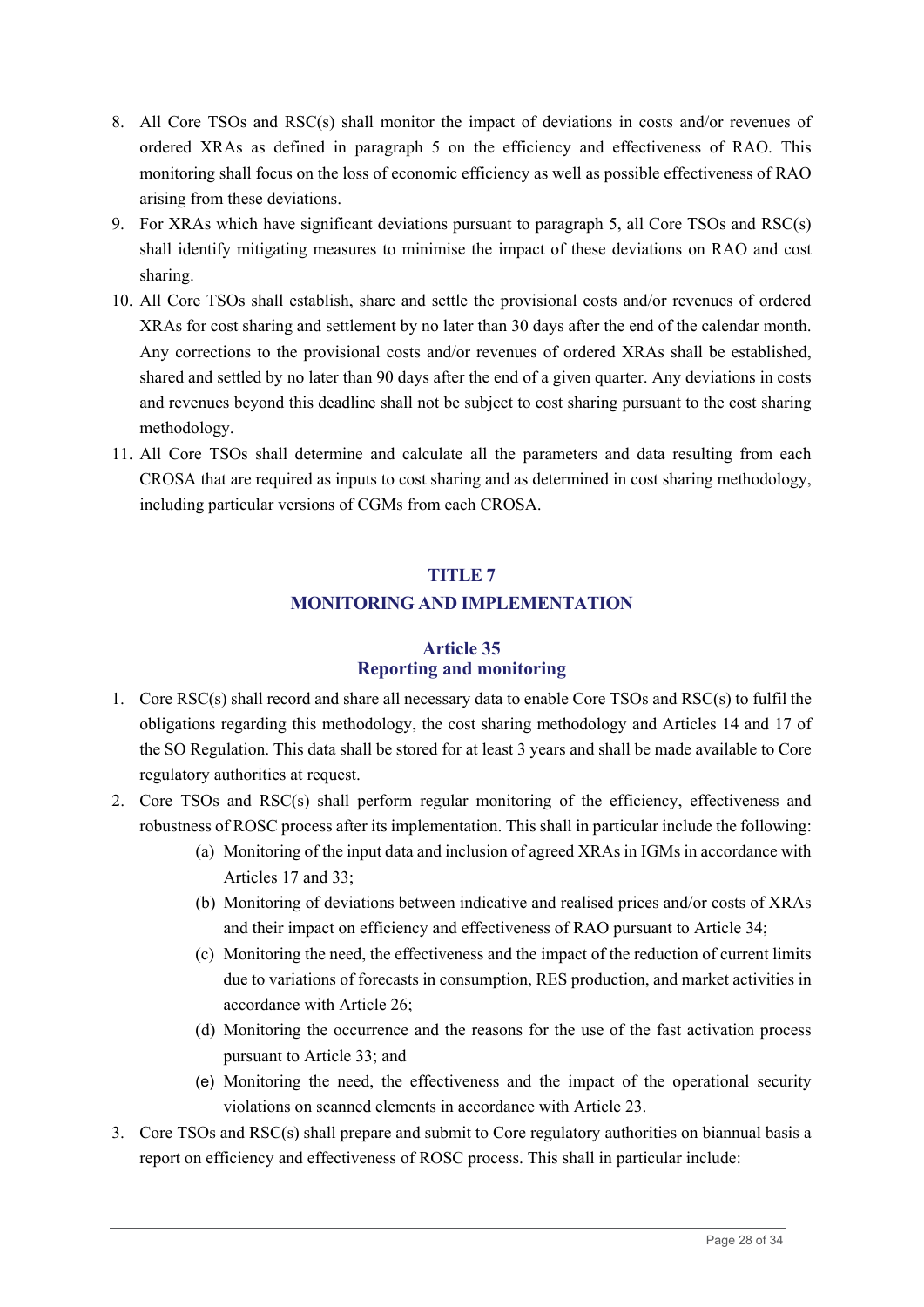- (a) Reporting on the occurrence and impact of rejected XRAs in accordance with Article 27;
- (b) Reporting on the deviations between indicative and realised prices and/or costs of XRAs, their impact on efficiency and effectiveness of RAO as well as possible abuses and rejections to include those deviations in cost sharing in accordance with Article 34 and Article 35(2)(b);
- (c) Reporting on input data and inclusion of agreed XRAs in IGMs in accordance with Article 35(2)(a);
- (d) Reporting on the robustness of XRAs in accordance with Article  $35(2)(c)$ .
- (e) Reporting on the occurrence and the reasons to use the fast activation process in accordance with Article 35(2)(e).
- 4. Core TSOs and RSC(s) shall make available to Core regulatory authorities at their request the following data regarding the ROSC process:
	- (a) For each timestamp, each CROSA and each XNEC relieved by RAO: The list of XNECs relieved by RAO, their loading before and after RAO, applicable current and flow limits;
	- (b) For each timestamp, each CROSA and each XRA recommended by RAO and ordered XRA: The prices and/or costs used in RAO, the volumes determined by RAO, the type of XRAs, the ordered volume of XRAs, the final settled cost of XRAs;
	- (c) The loading of XNEC defined in point (a) in real-time (based on e.g. real time snapshots).
- 5. Core TSOs and RSC(s) shall consult and coordinate with Core regulatory authorities regarding detailed specification of the above reporting and data delivery requirements. Core regulatory authorities shall have the right to request additional reporting and data delivery in coordination with Core TSOs and RSC(s), or to withdraw the requirement for specific reporting or data delivery, if they consider it no longer valid. Core TSOs, RSC(s) and regulatory authorities shall cooperate to avoid duplication of reporting and data delivery requirements.
- 6. By no later than 6 months after adoption of this ROSC Methodology, each Core TSO shall develop a description of national rules and procedures for activation of remedial actions, with specific focus on redispatching actions. This description shall entail all relevant information that is required for understanding of these rules and procedures. For cost-based compensation of redispatching actions, the description shall clearly list the different cost categories, and identifies which cost categories are to be considered as incurred costs in the cost sharing methodology. It shall also include the planning on future evolution of these rules and assessment of potential incompatibilities with this ROSC Methodology. This assessment shall be updated on an annual basis and provided to Core RSC(s), Core TSOs and Core regulatory authorities.

# **Article 36**

# **Rules concerning governance and decision making among Core TSOs**

1. All Core TSOs shall cooperate for the implementation and operation of this ROSC Methodology. This cooperation shall be carried out through common bodies where each TSO shall have at least one representative. The members of the common bodies shall aim to make unanimous decisions.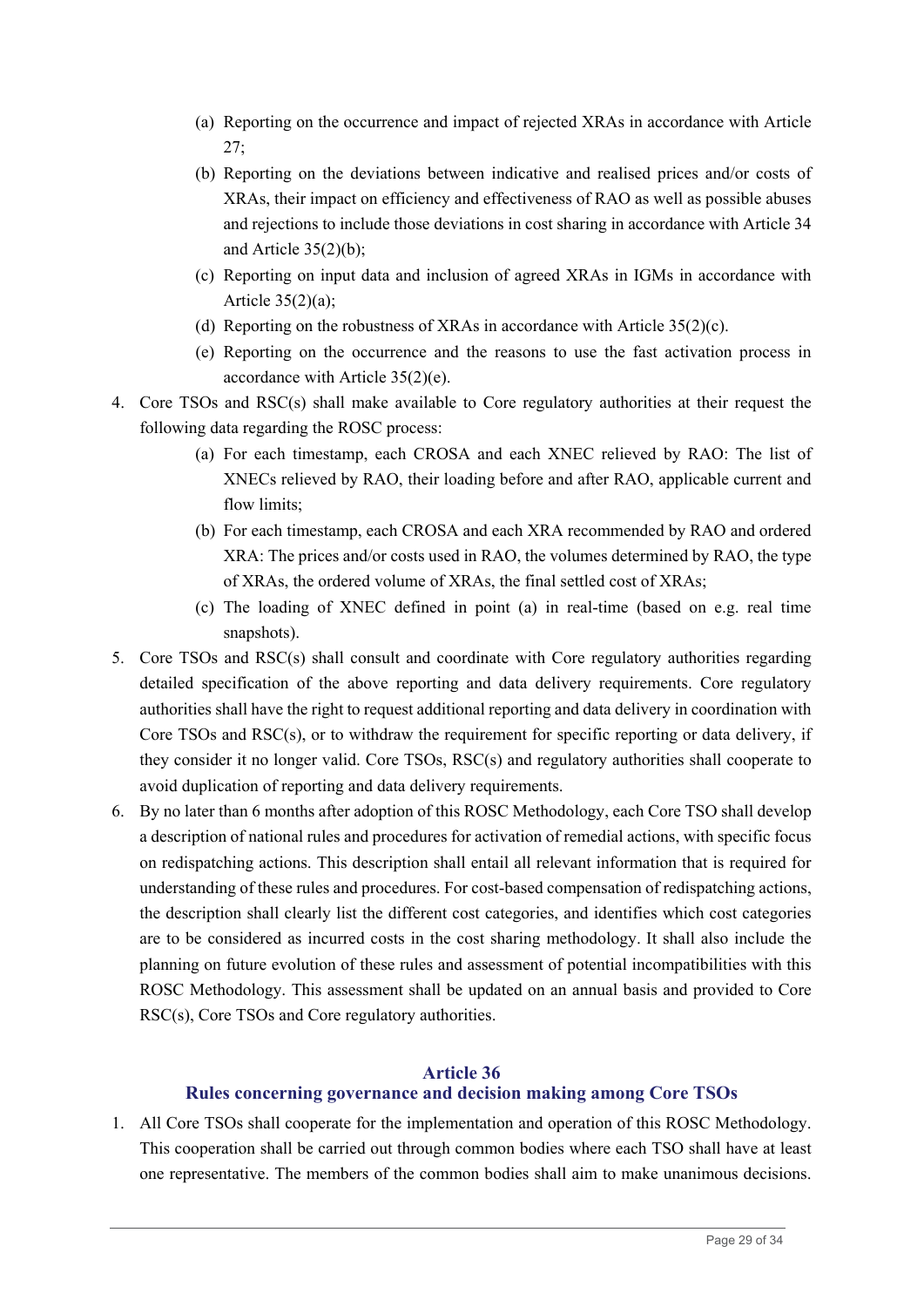Where unanimity cannot be reached, qualified majority voting based on the voting principles established in accordance with Article 5(5) of the SO Regulation shall apply.

- 2. All Core TSOs shall establish a steering committee consisting of one representative from each Core TSO. The steering committee shall make binding decisions on any matter or question related to the implementation and operation of this ROSC Methodology. The steering committee shall adopt rules governing its operation.
- 3. The steering committee shall also act as a body for settlement of disputes among Core TSOs regarding the implementation and operation of this ROSC Methodology. The steering committee shall solve the problems and disputes regarding, but not limited to, the following issues:
	- (a) Resolution of disputes on the interpretation of aspects of this methodology, which may not be clear;
	- (b) Resolution of disputes on design choices required for implementation and operation of this methodology, which are not defined in this methodology; and
	- (c) Resolution of possible disputes in the application and operation of this methodology, including the disputes related to the provisions ruling the day-to-day operation, but excluding the day-to-day operation itself.

# **Article 37 Implementation**

- 1. This ROSC Methodology shall be implemented in two steps. In the first step, all Core TSOs and RSC(s) shall implement first implementation step of the ROSC Methodology as described in paragraphs 2, 3 and 5. In the second step all Core TSOs and RSC(s) shall implement the second implementation step of the ROSC Methodology as described in paragraphs 4 and 5.
- 2. All Core TSOs and RSC(s) shall implement the first implementation step of the ROSC Methodology by 30 months after the adoption of this ROSC Methodology. The first implementation step of the ROSC Methodology shall fulfil at least the following requirements:
	- (a) Implementation of day ahead CROSA;
	- (b) Implementation of cost sharing for day-ahead CROSA pursuant to cost sharing methodology;
	- (c) RAO for day-ahead CROSA must include at least optimisation of redispatching resources and phase shifting transformers;
- 3. The first implementation step of the ROSC Methodology may include some other simplification of the ROSC Methodology which do not significantly infringe the requirements pursuant to paragraph 2. These simplifications shall be consulted with Core regulatory authorities.
- 4. All Core TSOs and RSC(s) shall implement the second implementation step of the ROSC Methodology by 54 months after the adoption of this ROSC Methodology. The second implementation step of the ROSC Methodology shall fulfil all the requirements of this ROSC Methodology and shall be complemented by the implementation of the cost sharing methodology.
- 5. The implementation process for both steps of the ROSC Methodology shall consist of the development, testing and implementation of the IT tools as well as systems and procedures required to support the ROSC Methodology.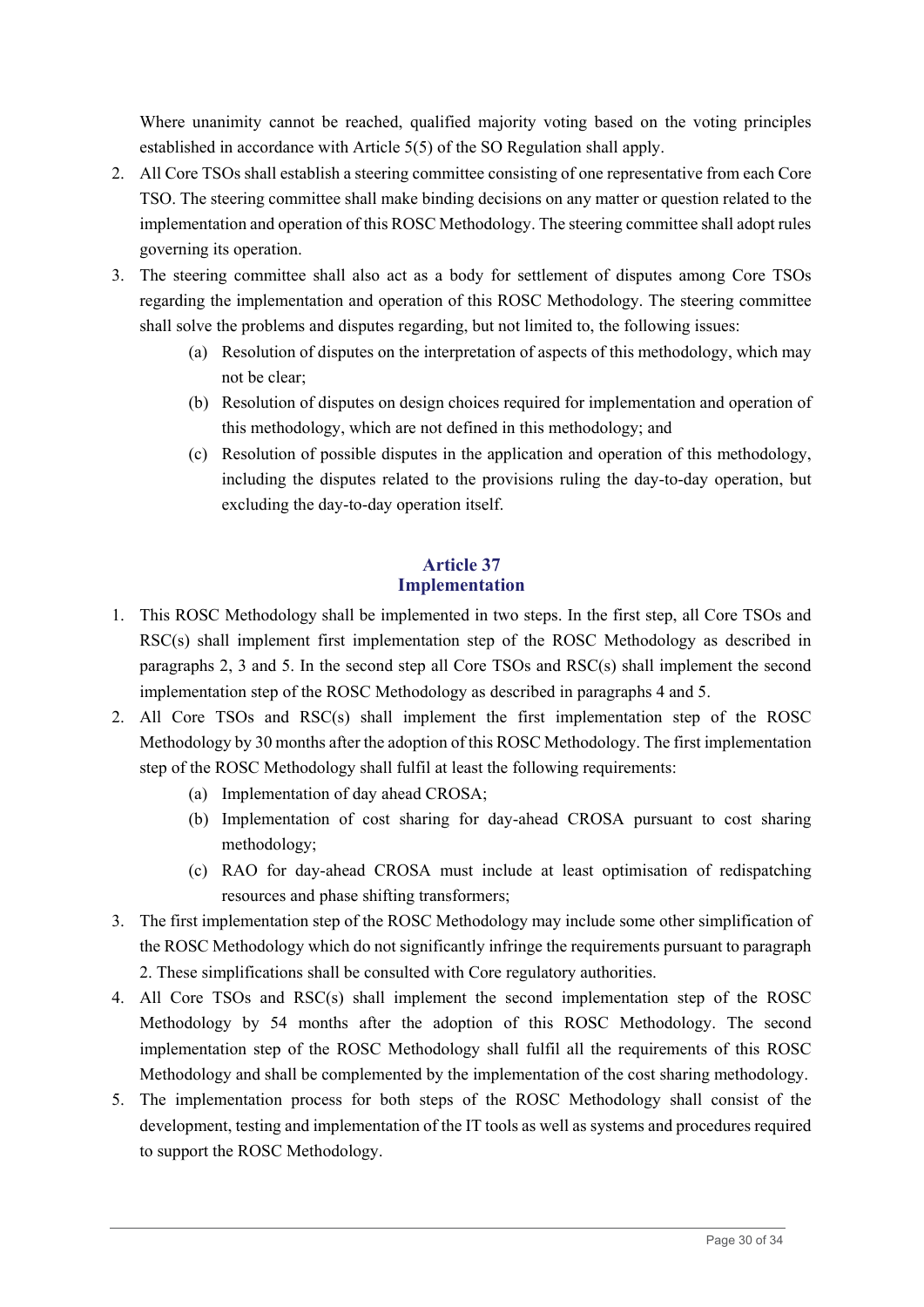- 6. All Core TSOs and RSCs shall regularly share information on the development of their tools, systems and processes with TSOs and RSC(s) of South East Europe CCR and allow their experts to participate as observers in Core TSOs' working groups in order to allow the South East Europe TSOs and RSC to use the same tools, systems and processes to be used in the ROSC Methodology for the South East Europe CCR.
- 7. By no later than four months after the adoption of this ROSC Methodology, all Core TSOs and RSC(s) shall develop a detailed implementation plan for this ROSC Methodology and update it regularly. The implementation plan shall define:
	- (a) clear implementation tasks, milestones and deliverables for which each Core TSO and Core RSC is responsible individually; and
	- (b) clear implementation tasks, milestones and deliverables for which Core TSOs and RSC(s) are responsible jointly.
- 8. All Core TSOs with the support of Core RSC(s) shall regularly provide to Core regulatory authorities the following information regarding the implementation of this ROSC Methodology:
	- (a) the implementation plan as well as its regular updates;
	- (b) the information on the implementation progress with regard to individual and joint implementation steps, milestones and deliverables;
	- (c) without undue delay, the possible risks of implementation delay and possible mitigation options;
	- (d) the individual entities responsible for delays in implementation tasks, milestones and deliverables with individual responsibilities; and
	- (e) the contribution of individual entities to the failure to meet the implementation tasks, milestones and deliverables with joint responsibilities.
- 9. After adoption of this ROSC Methodology and during its implementation, all Core TSOs and Core RSC(s) shall endeavour to continue to improve the existing Core CSA and the existing day-ahead and ID RSA processes.

# **TITLE 8**

# **ALLOCATION OF TASKS**

# **Article 38**

# **Appointment of RSCs and delegation of tasks to RSCs**

- 1. Core TSOs appoint CORESO and TSCNET as RSCs that shall perform the tasks listed in Article 77(3) of the SO Regulation in the Core CCR.
- 2. CORESO and TSCNET shall perform the tasks listed in Article 77(3) of the SO Regulation in the Core CCR for all Core TSOs in a transparent and non-discriminatory manner.
- 3. In accordance with Article 77(3) of the SO Regulation all Core TSOs delegate the following tasks to CORESO and TSCNET:
	- (a) ROSC in accordance with Article 78 of the SO Regulation in order to support Core TSOs to fulfil their obligations for the year-ahead, day-ahead and intraday timeframes in accordance with Articles 34(3), 72 and 74 of the SO Regulation;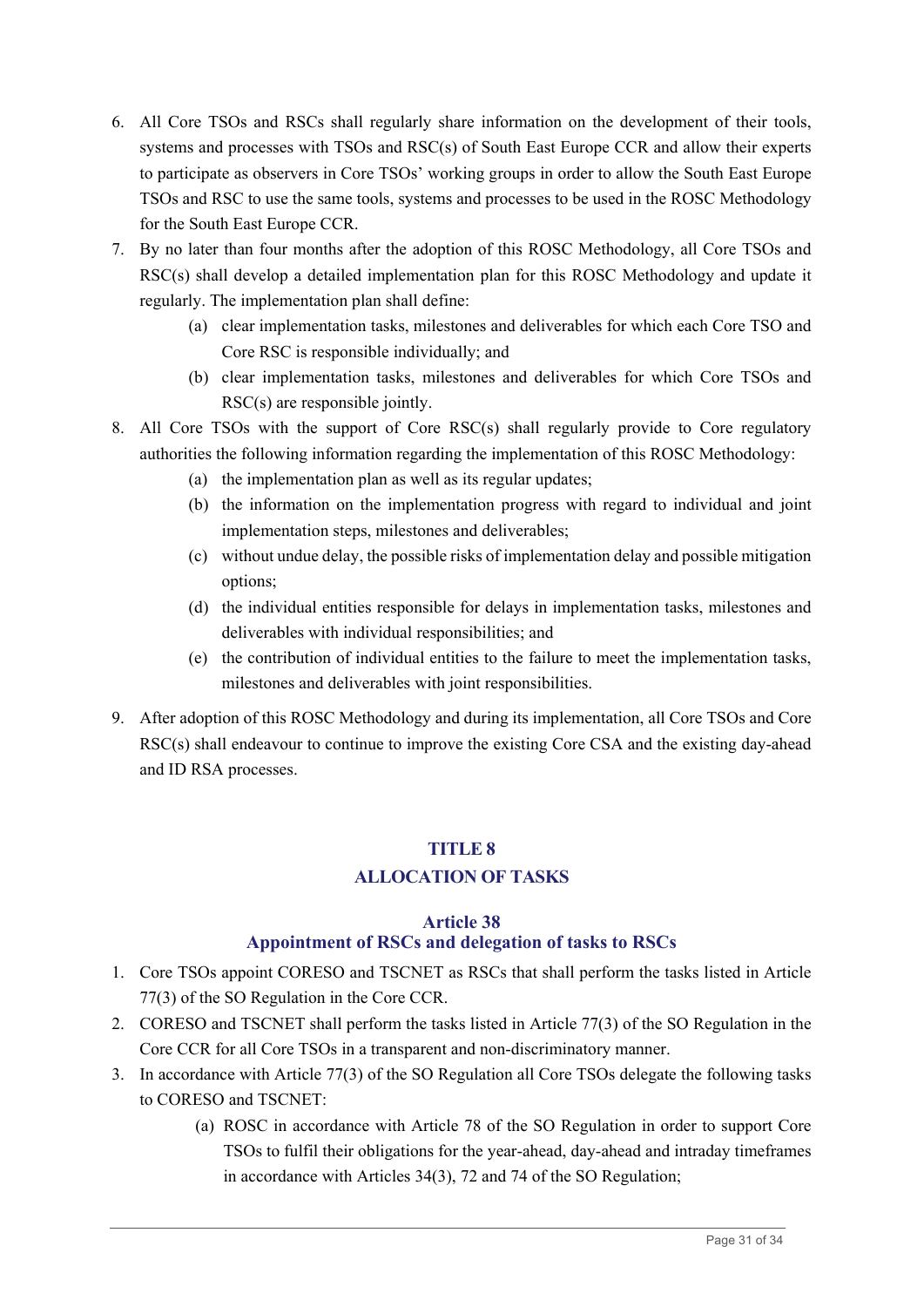- (b) Building of CGM in accordance with Article 79 of the SO Regulation;
- (c) Regional outage coordination in accordance with Article 80 of the SO Regulation, in order to support Core TSOs to fulfil their obligations in Articles 98 and 100 of the SO Regulation; and
- (d) Regional adequacy assessment in accordance with Article 81 of the SO Regulation in order to support Core TSOs to fulfil their obligations under Article 107 of the SO Regulation.

#### **Article 39 Allocation of tasks between RSCs**

- 1. CORESO and TSCNET shall carry out the task for ROSC in accordance with Article 78 of the SO Regulation on a rotational basis over a pre-determined period as defined in paragraph 2.
- 2. The rotational basis assumes that CORESO and TSCNET will rotate the roles of leading and backup RSC over pre-determined periods. The leading RSC shall be responsible and accountable for the effective and efficient execution of the ROSC in accordance with Article 78 of the SO Regulation over a pre-determined period. The backup RSC shall be responsible for supporting the leading RSC to ensure the effectiveness of the ROSC process for all Core TSOs.
- 3. CORESO and TSCNET shall carry out the task of CGM building on a rotational basis over a predetermined period in accordance with Article 20 of CGMM and Article 79 of the SO Regulation.
- 4. TSCNET shall carry out the task of regional outage coordination in accordance with Article 80 of the SO Regulation.
- 5. CORESO shall carry out the task of regional adequacy assessment in accordance with Article 81 of the SO Regulation.
- 6. The organization of the regional outage coordination task and of the regional adequacy assessment task in paragraphs 4 and 5 may be amended in accordance with Article 40 and Article 41.

#### **Article 40**

#### **Efficiency and effectiveness of the allocation of tasks between RSCs**

- 1. Core TSOs in coordination with CORESO and TSCNET shall monitor the effectiveness and efficiency of the allocation of the tasks for which they are responsible and, where applicable, the rotation of those tasks and their operational performance on a yearly basis in the scope of preparation of the annual reports on regional coordination assessment according to Article 17 of the SO Regulation.
- 2. Core TSOs in coordination with CORESO and TSCNET shall agree on clear and specific performance indicators with Core TSOs to perform the tasks mentioned in Articles 38 and 39 and to be monitored and reported in accordance with Article 35.
- 3. CORESO and TSCNET shall ensure, in consultation with the Core TSOs, transparency and interoperability of all processes and the associated data within the operational tasks mentioned in this ROSC Methodology.

CORESO and TSCNET shall assess interoperability issues and propose changes aiming at improving effectiveness and efficiency in the coordination of system operation.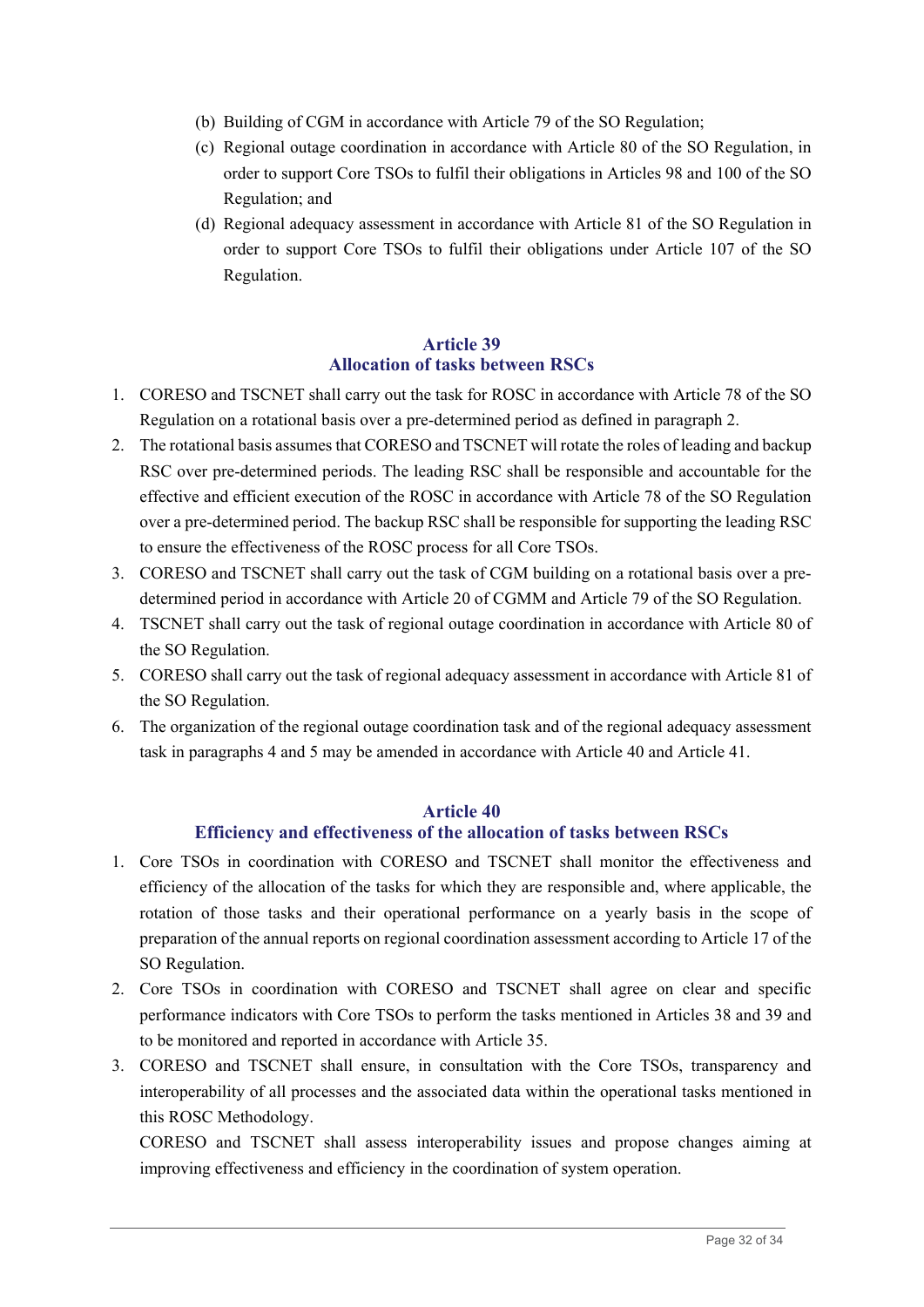# **Article 41 Coordination and decision-making process**

- 1. The leading RSC with the support of the backup RSC will ensure the coordination with all Core TSOs as required by this ROSC Methodology.
- 2. RSCs shall cooperate in good faith and shall seek to adopt a fair and loyal treatment of the other Parties concerned.
- 3. RSCs shall implement the provision of the tasks in close consultation and cooperation with the Core TSOs.
- 4. RSCs and Core TSOs shall establish a contractual framework for the implementation of this methodology.

# **Article 42**

# **Rules concerning governance and operation of RSCs**

- 1. The security of supply shall be the responsibility of each of the Core TSOs according to national laws and regulations. The responsibility for secure system operation and for any decision taken based on tasks performed by CORESO and TSCNET shall remain with the Core TSOs. Governance rules shall be further defined and agreed by Core TSOs and Core RSCs during the implementation of this ROSC Methodology.
- 2. For the avoidance of doubt, these rules shall not replace any provision of national or European law that may apply to any of the Core TSOs. The provisions of these rules shall be complementary and interpreted in accordance with the applicable regulations. In case of contradictions between these rules and the applicable laws and regulations, the provisions of these rules shall be amended accordingly.
- 3. Any dispute between the RSCs and between RSCs and Core TSOs arising out of or in connection with this methodology shall be settled amicably between the Parties. In case the dispute cannot be settled amicably between the Parties within 60 calendar days after having been notified hereof, the dispute shall be finally settled by a decision of Core TSOs pursuant to governance rules determined in Article 36.
- 4. CORESO and TSCNET shall agree on a contractual framework defining the rules for operation of RSCs and the liabilities between RSCs.

# **TITLE 9 FINAL PROVISIONS**

# **Article 43 Publication of this proposal**

1. Upon approval by the European Union Agency for the Cooperation of Energy Regulators, each Core TSO shall publish this ROSC Methodology on their respective websites in accordance with Article 8(1) of the SO Regulation.